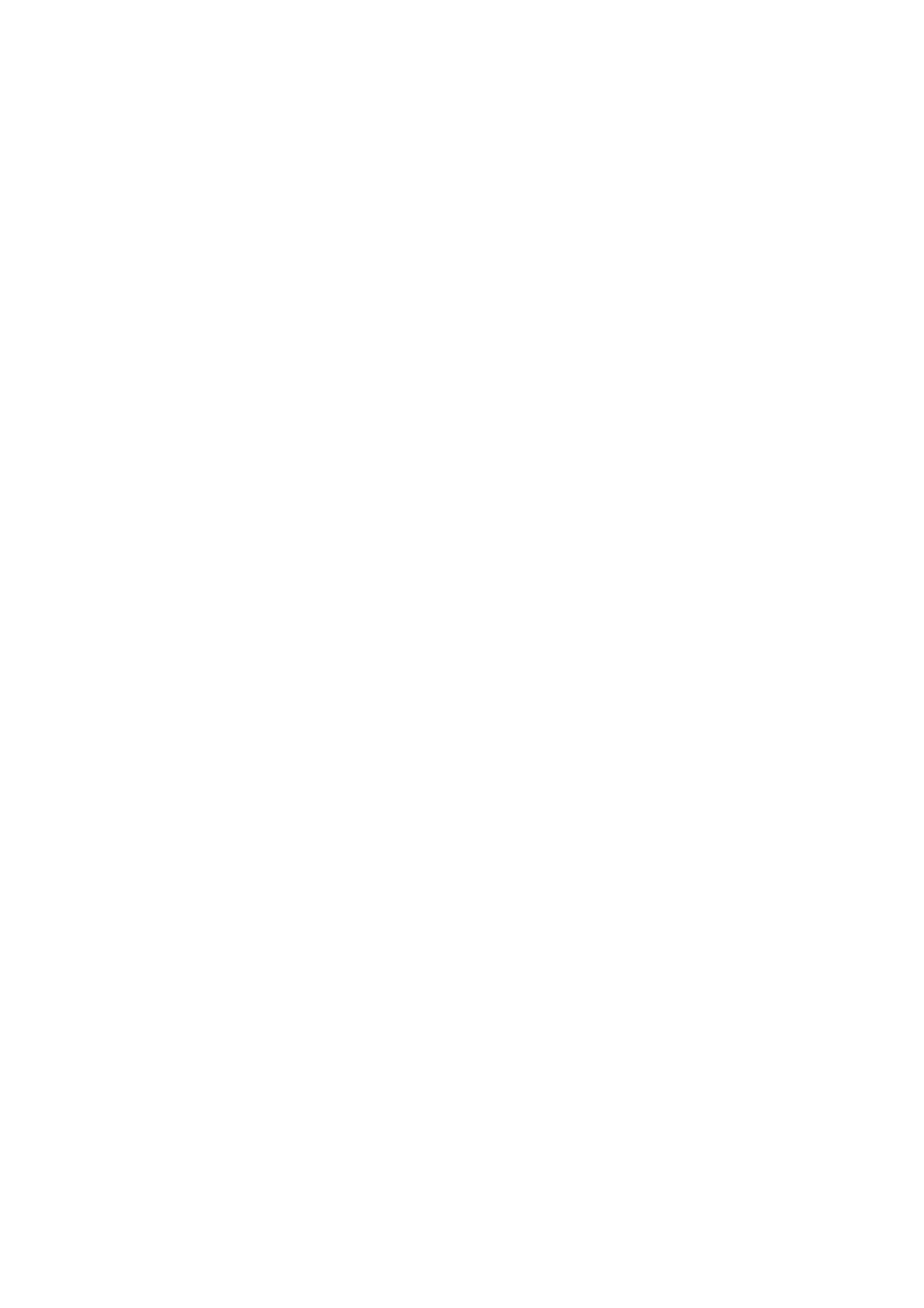## **EUROPEAN UNIVERSITY INSTITUTE DEPARTMENT OF ECONOMICS**

*Productivity Growth, Bounded Marginal Utility, and Patterns of Trade* 

**PHILIP SAURÉ**

EUI Working Paper **ECO** 2007/56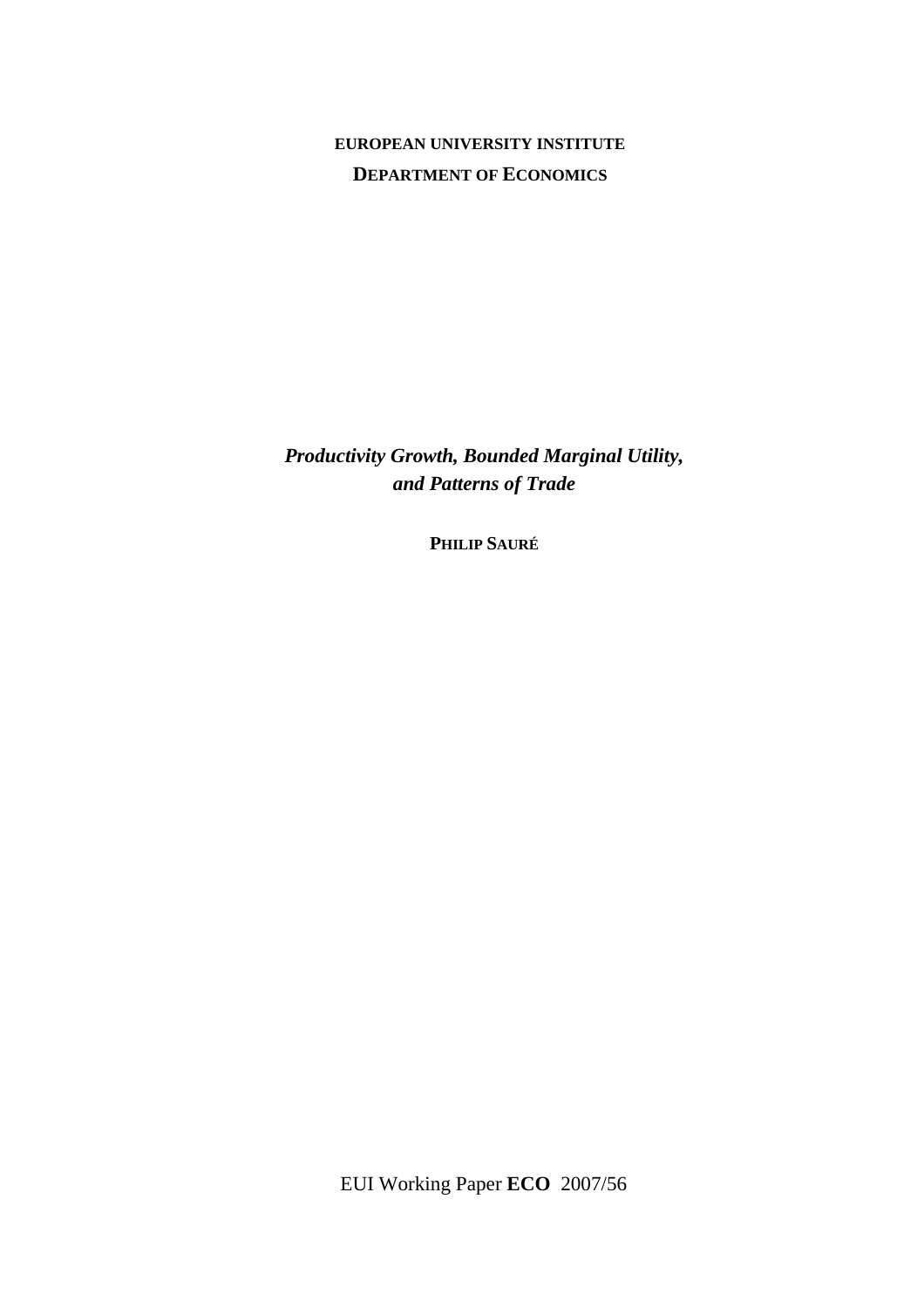This text may be downloaded for personal research purposes only. Any additional reproduction for other purposes, whether in hard copy or electronically, requires the consent of the author(s), editor(s). If cited or quoted, reference should be made to the full name of the author(s), editor(s), the title, the working paper or other series, the year, and the publisher.

The author(s)/editor(s) should inform the Economics Department of the EUI if the paper is to be published elsewhere, and should also assume responsibility for any consequent obligation(s).

ISSN 1725-6704

© 2007 Philip Sauré

Printed in Italy European University Institute Badia Fiesolana I – 50014 San Domenico di Fiesole (FI) Italy

> http://www.eui.eu/ http://cadmus.eui.eu/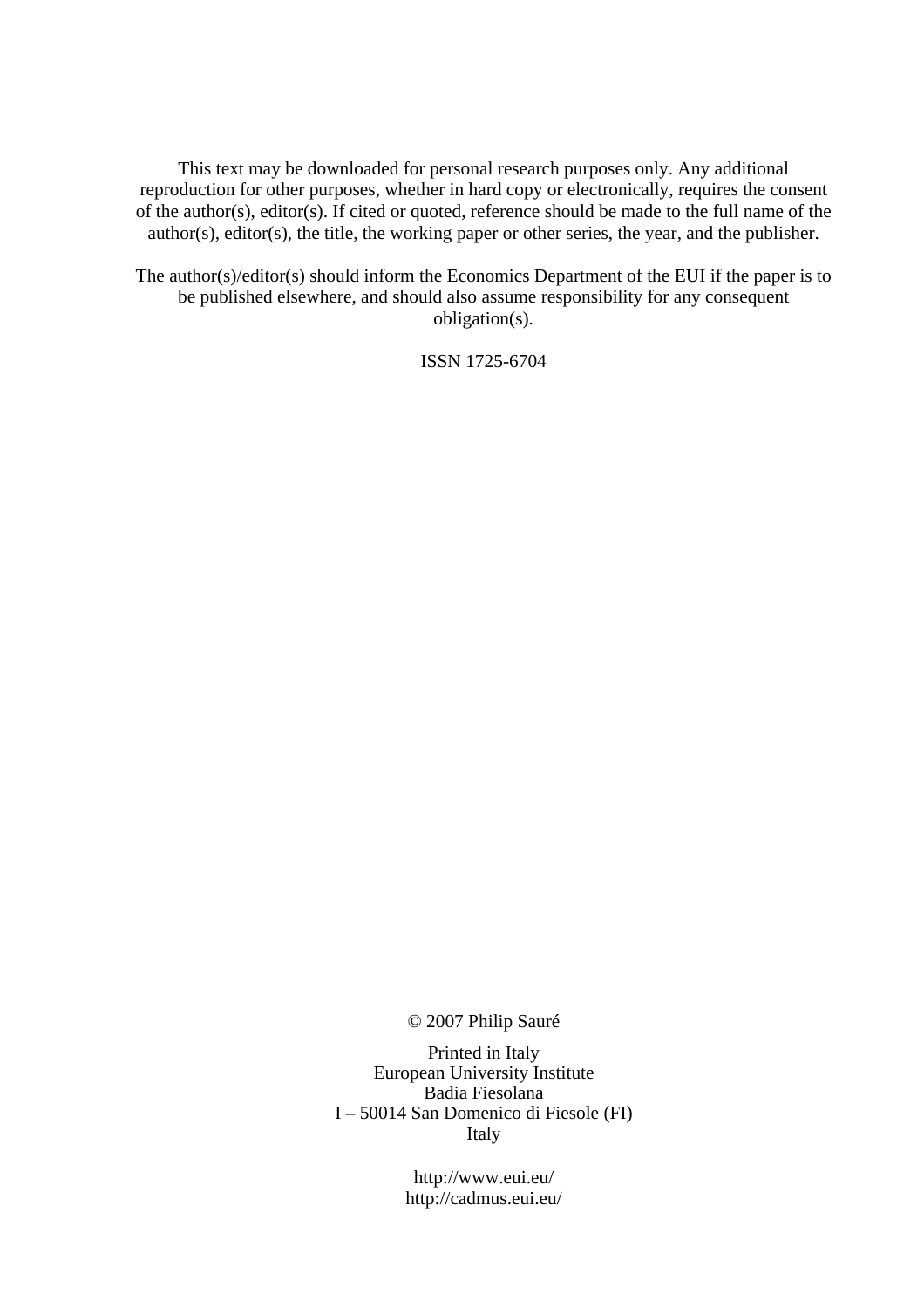#### **Abstract**

The workhorse model of the New Trade Theory fails to explain four strong and central patterns of postwar trade data. These patterns are, first, the massive increase in trade volumes, second, the small fraction of traded varieties the average country imports, third the correlation between per capita income growth and trade growth, and fourth, the correlation between trade growth and growth in the number of source countries per imported good. The present paper shows that a small and reasonable change in the demand structure can reconcile the model with the data. It departs from standard theory by assuming that consumers derive bounded marginal utility from varieties. This implies that consumers purchase only the cheaper share of varieties and that expensive foreign varieties bearing high transport costs are not imported. Technological progress which increases per capita consumption of the varieties in the consumption basket decreases marginal utility derived from each of them and induces consumers to extend their consumption to more expensive varieties produced at more distant locations. This additional margin along which trade can expand induces a substantial increase in the trade share as productivity grows. Productivity change is thus identified as a joint determinant of trade shares, the number of source countries per good, and per capita income, explaining the trends and correlations in the data.

#### **Keywords**

Trade Volume, Source Country

**JEL-classification**: F1, F4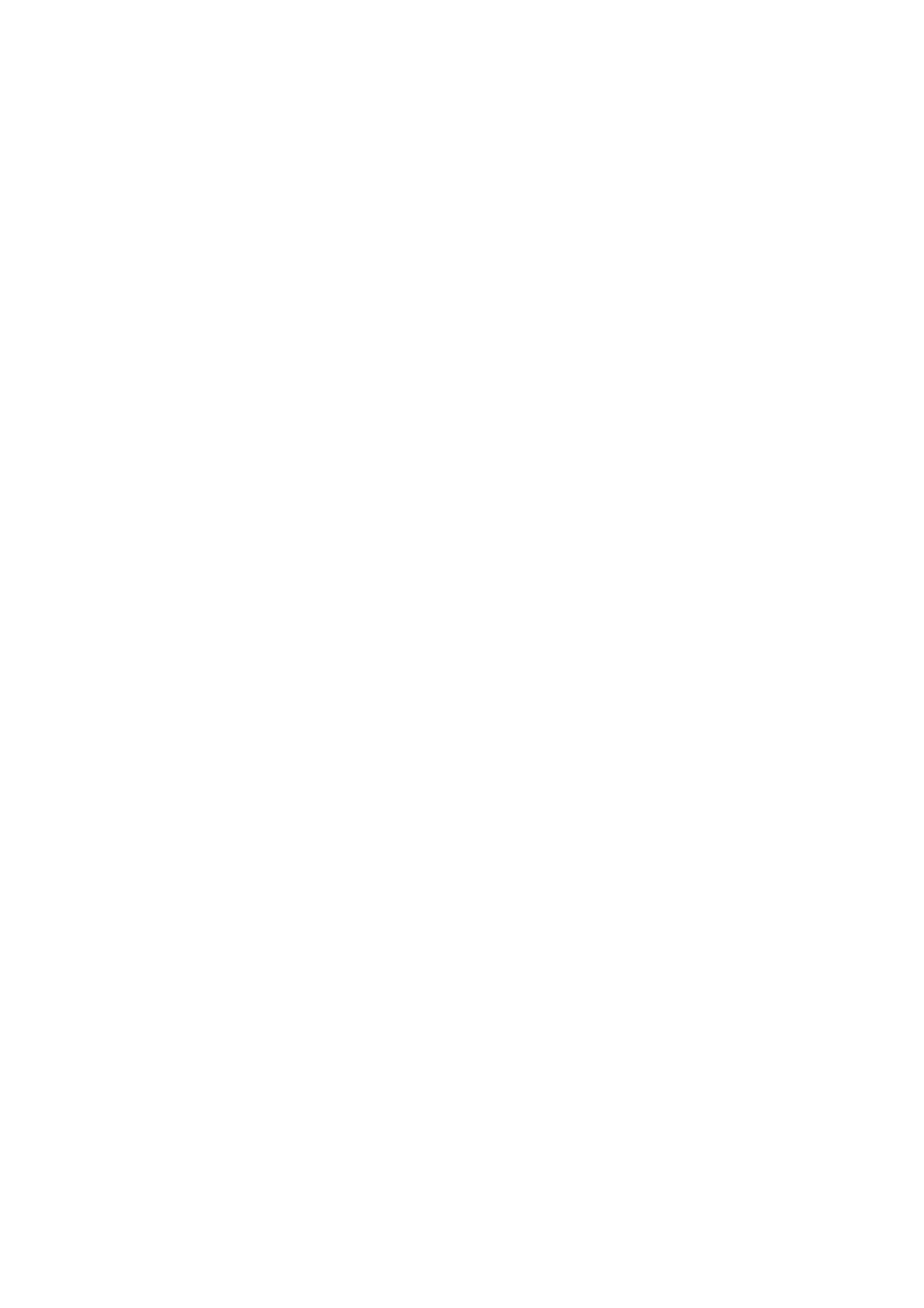# Productivity Growth, Bounded Marginal Utility, and Patterns of Trade

Philip Sauré<sup>1</sup>

#### 1 Introduction

The impact of Krugmanís (1980) workhorse model on trade theory can hardly be overestimated. As the most successful formalization of the New Trade Theory, it inspired research on economic agglomeration, trade agreements and economic development, sparked off the New Economic Geography and the literature on trade and heterogeneous firms, and hence reaches far beyond the analysis of the home market effect and intra-industry trade it originally set out to explain. The model is one of the building blocks of modern trade theory.

Yet recent literature has pointed out strong and important regularities of trade data that seem to indicate some limitations of the New Trade Theory. These regularities are, first, the massive growth of trade volumes, second, the tiny fraction of tradable varieties that countries tend to purchase, third, the parallel growth of per capita income and trade, fourth and finally, the strong correlation between trade growth and the growth in the number of source countries per imported good.

The spectacular rise in trade shares is well-known. After Krugmanís (1995) account of the surprisingly divergent views concerning its causes, Baier and Bergstrand  $(2001)$  singled out tariff reductions as its most important determinant. Yi  $(2003)$ subsequently pointed out that the observed increases in world trade shares imply an excessive import elasticity in standard trade models (see also Bergoeing et al (2004) on this point). Substantial progress was made in explaining this "elasticity puzzle" as it was later labeled (see Yi  $(2003)$ , Ruhl  $(2005)$ , and Cuñat and Maffezzoli (2006)). However, the New Trade Theory remains unable to square the raise of trade volumes at reasonable import elasticities.

<sup>&</sup>lt;sup>1</sup>I would like to thank Giancarlo Corsetti, Gino Gancia, Omar Licandro, Marco Maffezzoli, Diego Puga, Morten Ravn, Karl Schlag, Jaume Ventura, and Joachim Voth for many valuable comments and helpful discussions.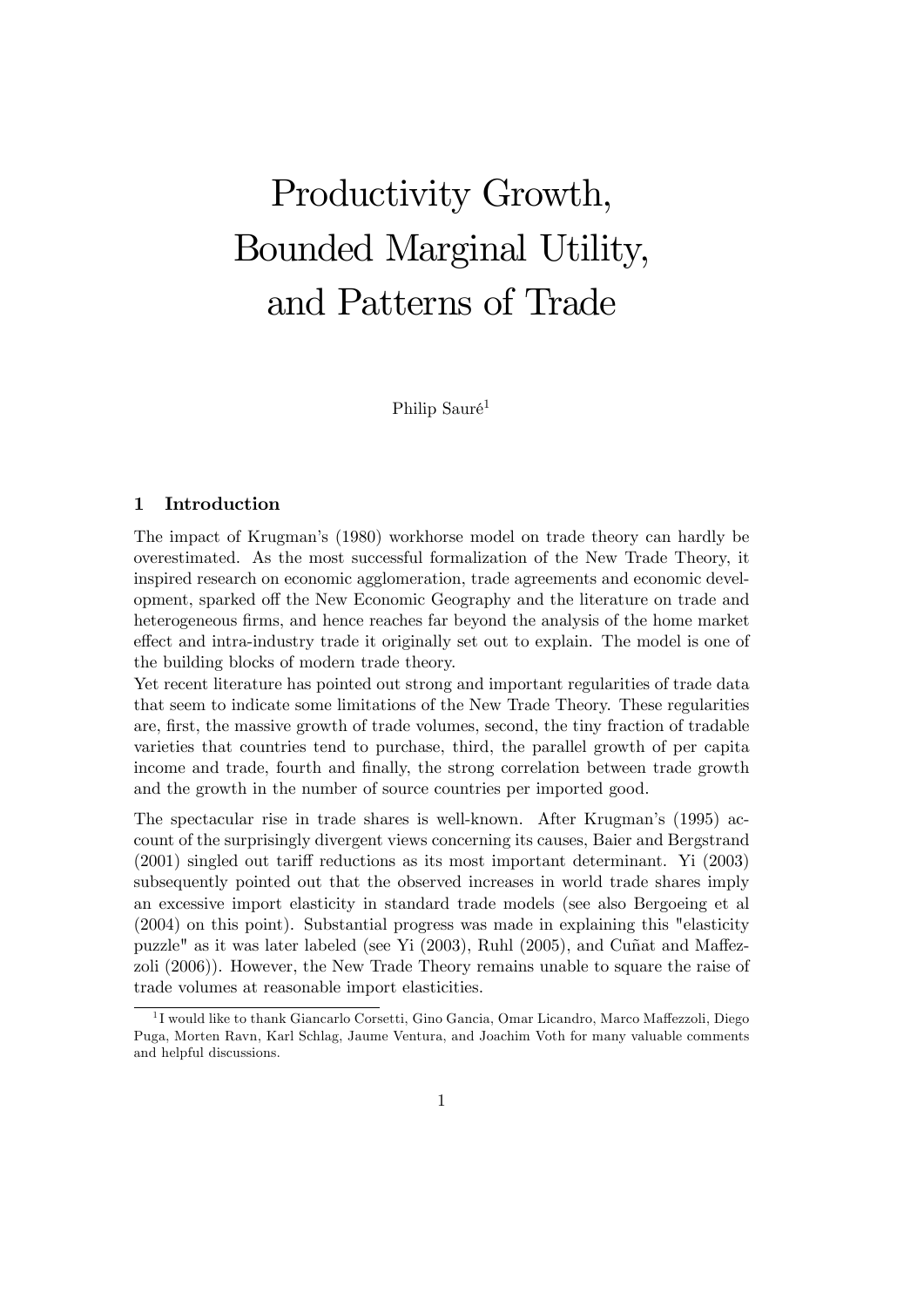Haveman and Hummels (1999) observed the second empirical regularity. Defining varieties as goods differentiated by production origin,<sup>2</sup> the authors report that "importers purchase a very small fraction of available varieties," while standard models predict that each country imports all varieties from all trade partners. The authors conclude that the data suggest that standard theory "considerably overstates the extent of specialization [...] or the degree to which consumers value varieties," and Anderson and van Wincoop (2003) acknowledge that their observation is an "important drawback of the existing theory."

The third observation concerns the nature of the rise in trade volumes. Figure 1 illustrates with US data and the aggregate world data of the period 1972 to 2000 that the growth of trade was paralleled by an increase of per capita income. Ventura (2005) puts forward that the data strongly suggest a positive relation between trade growth and growth in per capita income. The New Trade Theory, however, predicts that trade shares and productivity parameters are entirely orthogonal, so that any correlation of per capita income and trade variables remains outside its framework. Finally, Broda and Weinstein (2004) report a substantial expansion of the number of source countries per imported good for all of the 20 largest importers over the period 1972 to 2000. This increase reflects a dynamic aspect of the second observation above. Countries tend to purchase each of their imports from an increasing number of trade partners which they had previously excluded from the set of suppliers. Figure 2 illustrates that the expansion of the average number of source countries per good closely parallels the increase of the import share in the US data. Disaggregating these data by good categories (HTS and TSUSA) confirms this pattern: Figure 3 shows a strong correlation between changes in trade volumes and changes in the average number of countries from 1972 to 2000. Finally, relying on bilateral trade data of 188 countries by 4-digit SITC good categories, Figure 4 repeats this plot adding a country dimension. The graph exhibits the same strong correlation between changes in import volumes and in the origin margin. Once again, the New Trade Theory has nothing to say about the trend nor the observed correlations.

In sum, there are four strong and central patterns of international trade which the New Trade Theory fails to address thus leading one to the temptation to downgrade the model as an analytical instrument for trade theory. The present paper shows that this is not necessary. It argues that a small and realistic deviation from the standard demand structure goes a long way in alleviating the listed drawbacks. This paper's key assumption is that consumers' marginal utility derived from each variety is bounded. This twist in the demand structure implies that consumers buy only the cheaper fraction of varieties and exclude the too expensive ones from their consumption basket. Varieties from very distant destinations - the varieties that are expensive due to large trade costs - are therefore not purchased. This explains the

 $2$ This is a common definition od variety. It departs form earlier definitions. The present paper follows Krugman (1980) and identifies a variety by the firm that produces it.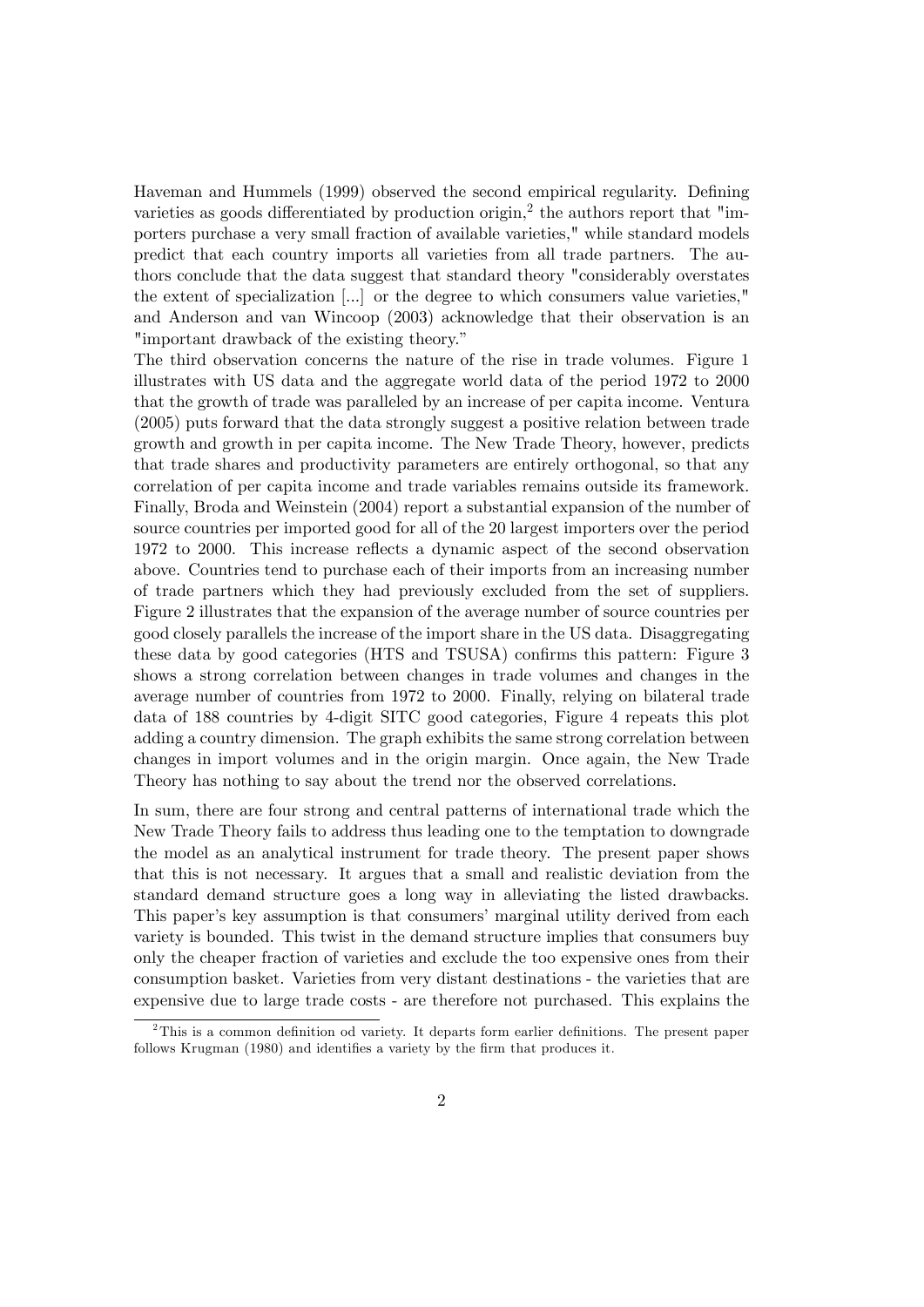observation of void bilateral trade relations in some sectors. Moreover, the change in demand patterns implies that technological progress, when it is biased towards the marginal production cost, raises the number of source countries per good. The reason for this effect is slightly more subtle. A decreasing ratio of fixed costs over marginal cost induces a higher per capita consumption of varieties already consumed and marginal utility derived from each of them falls. At the same time marginal utility of varieties outside the consumption basket stays trivially constant. This shift of the ratio of marginal utility means that varieties outside the consumption basket become more attractive and consumers expand their consumption basket. Consequently, the number of source countries for a given import good rises.

As the consumption basket expands towards the more expensive foreign varieties, it goes together with reallocation of expenditure towards imported varieties. Thus, productivity growth becomes a joint determinant of trade shares and the number of source countries per good, which hence explains the observed correlation between both (Figures 2-4). Finally, the model generates the positive correlation of trade shares and per capita income since growth of marginal productivity positively affects both of them.

In this way, the workhorse model of the New Trade Theory, albeit slightly modified on the demand side, qualitatively explains the four empirical regularities the standard version failed to address. In order to evaluate to what extend it is able to alleviate the drawbacks quantitatively, a simple calibration exercise is performed. It shows that technological progress can account for about half of the observed increase in trade shares while the other half of the increase remains to be explained by the fall in trade costs, i.e. by reductions in tariffs and transport costs. The relatively modest reductions of US data then explain the data with a time-average of 3.6, which is still on the high side of estimates for elasticities (it peaks at an 8.8 in 1972 and is lowest in 2000 with a values of 1.7). Nevertheless, it constitutes substantial progress compared with the standard New Trade Model, which implies import elasticities well over 10 when explaining the trade shares with trade cost reductions only. In sum, the assumption of bounded marginal utility on the variety level thus goes a long way to alleviate the three shortcomings of the standard New Trade Model and brings it much closer to the data in these important dimensions.

The present paper is not the first to analyze the role of non-homothetic demand for trade shares. A number of authors have formalized and tested the Linder Hypothesis according to which bilateral trade volumes correlate positively with per capita income similarity due to the fact that per capita income determines the demand patterns and output structure of countries (see Thursby and Thursby (1987), Françoise and Kaplan (1996), and Hallak (2004)). Closer predecessors of the present paper are Markusen (1986) and Bergstrand (1990) who assume Stone-Geary preferences, so that consumers cover a minimum level of a homogenous, domestically produced good before demanding aggregates of imported varieties. The present model does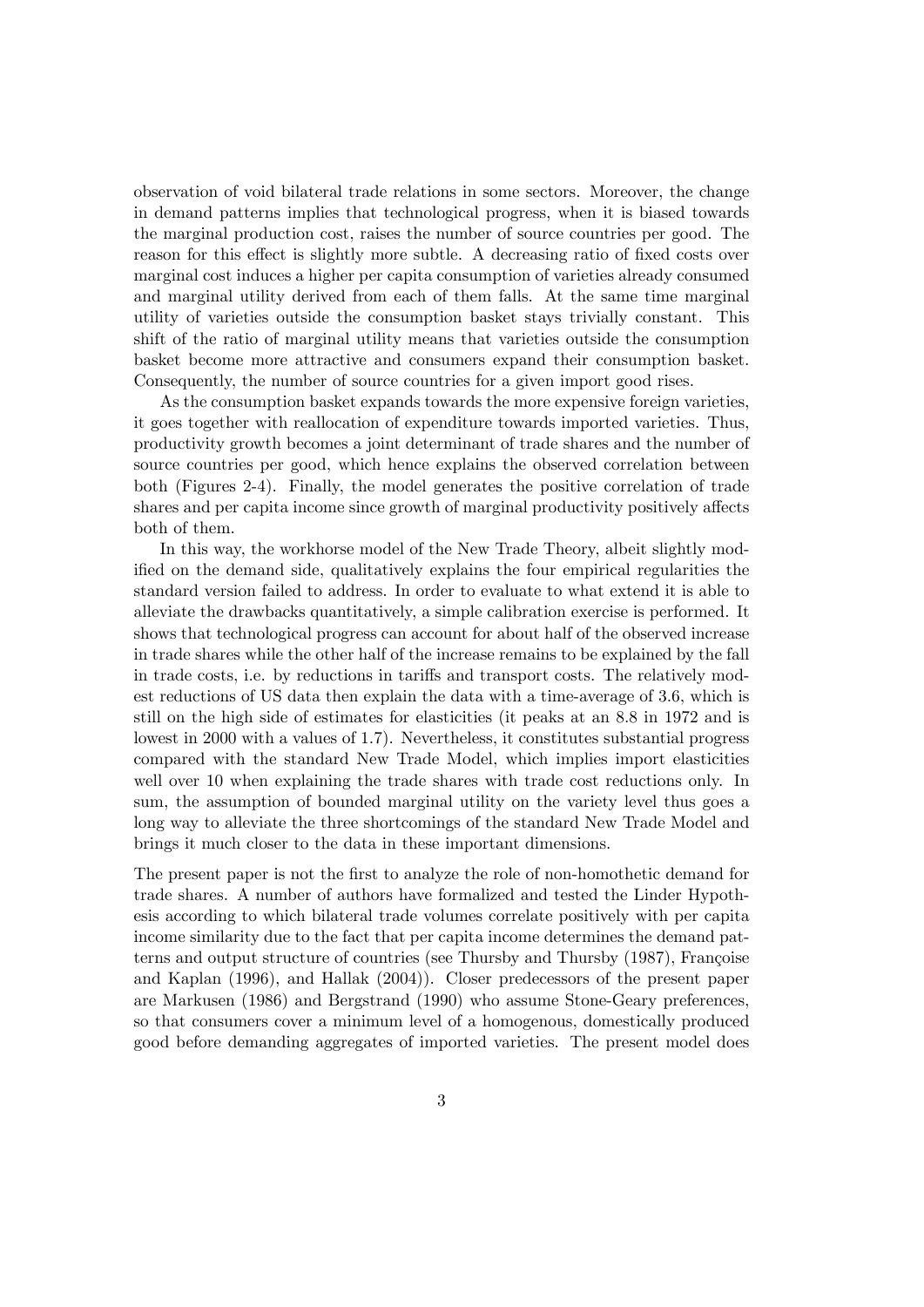not impose such asymmetries on demand but assumes equal valuation of varieties for consumers, while the cost of transportation creates endogenous asymmetries in demand via its effects on consumer prices. In a recent paper that stands somewhat out of this literature Hummels and Lugovskyy (2005) use a Lancester-type utility to analyze the role of market size and per capita income on the market structure and international trade. They predict - and empirically confirm - that "richer consumers will pay more for varieties closer matched to their ideal types". Consequently, higher per capita income markets are more segmented and own-price elasticities are lower, while the market size has opposite effects. In this respect, Hummels and Lugovskyy (2005) are very much in line with present paper, which takes the observed regularities of demand as a starting point and formulates them in reduced form to derive predictions concerning trade áows and the number of source countries per good.

The remainder of the paper is organized in the following way: Section 2 reviews a standard multi-country New Trade Model and briefly discusses the three drawbacks. Section 3 introduces the change in the demand structure, showing the progress that can be made there. Section 4 concludes.

#### 2 The Standard New Trade Model

The present section aims to illustrate some implications of the Krugman (1980) model that stand in blatant contrast to the data. These implications are, first, that all countries consume all tradable goods and varieties from all countries at all times, second, that trade shares are independent of technologies and therefore of per capita income, and third, that trade shares react modestly to tariff reductions under realistic elasticities. To highlight these problems, the new trade model with a set of I different countries is briefly reviewed in the following.

**Demand.** Each country  $i \in I$  is populated with identical individuals who have the following Cobb-Douglas preference structure over a nontradable good  $D_i$  and a composite of tradable varieties  $C_i$ 

$$
U_i = D_i^{1-\gamma} C_i^{\gamma} \tag{1}
$$

The composite  $C_i$  aggregates the consumed quantities  $c_{ij}$  of the varieties  $j \in J$  which the individual values with constant elasticity of substitution

$$
C_i = \int_J c_{ij}^{1-1/\varepsilon} dj \tag{2}
$$

The constant share of expenditure on the nontradable D will be read as the local content of the average variety. By the Cobb-Douglas structure the expenditure share on D is constant and the local content is  $1-\gamma$  throughout. When expenditure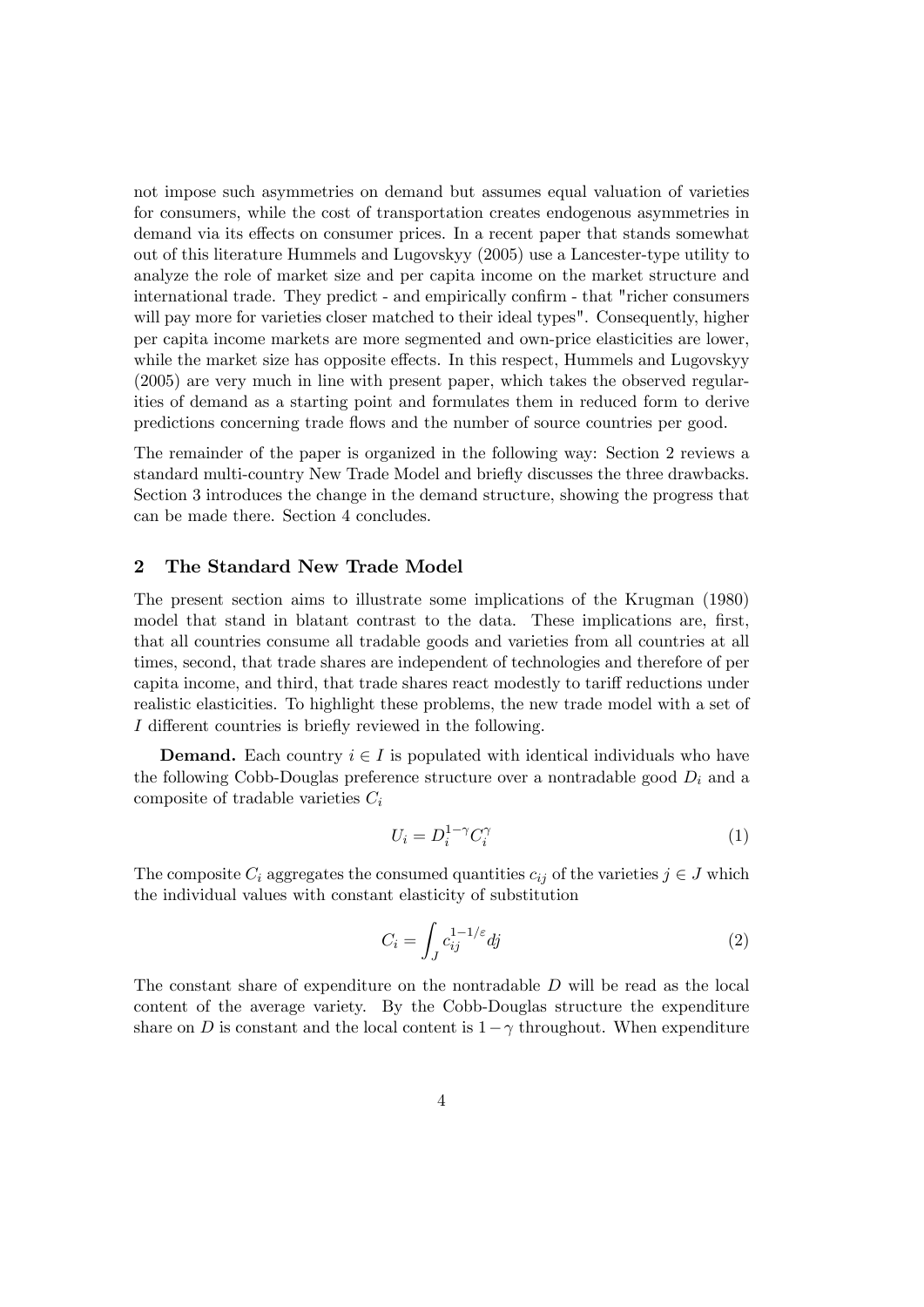in county  $i$  equals  $W_i$ , the constant expenditure shares further allow to write the sub-budget constraints on the composite of varieties as

$$
\int_{J} q_{ij} c_{ij} dj \le \gamma W_i \tag{3}
$$

where  $q_{ij}$  is the consumer price of the variety j in country i. Finally, consumer optimization of the variety composite implies  $c_{ij} \sim q_{ij}^{-\varepsilon}$  so that the own-price demand elasticity is  $\varepsilon$ .

**Supply.** In each of the I countries the nontradable good  $D$  is produced competitively with a constant returns to scale technology

$$
D = L_D \tag{4}
$$

The tradable varieties are produced according to the increasing returns to scale technology

$$
L_j = \alpha + \beta x_j \tag{5}
$$

where  $L_j$  is labor and  $x_j$  is output of firm j. The positive parameter  $\alpha$  represents a setup or entry cost in terms of units of labor while  $\beta$  is the marginal unit labor requirement. There is an unlimited pool of potential entrants into the market and each active firm produces one variety. Firms engage in monopolistic competition, and free entry into production ensures that operating profits just cover the setup cost.

Prices. In the competitive nontradable sector prices trivially equal wages within each country. In the tradable sector, international trade costs drive a wedge between producer and consumer prices. In particular, it will be assumed that shipments from country  $k$  to country  $i$  require the payment of a gross iceberg-type transport cost  $\tau_{ki}$ . Consequently, in country i the consumer price of a variety j that is produced in country k is  $q_{ij} = \tau_{ik} p_{ij}$  where  $p_{ij}$  is the price net of transport cost firm j sets in country  $i$ . In order to maximize profits, monopolists charge the constant markup  $\varepsilon/(\varepsilon - 1)$  over marginal cost. As all firms located in a given country face the same production and pricing decisions, the prices of monopolists located in country k are all identical and can be indexed by the country of origin

$$
p_k = \frac{\varepsilon}{\varepsilon - 1} \beta w_k \tag{6}
$$

Note that the marginal production cost in country  $k$  is the product of marginal unit labor requirement  $\beta$  and the local wage  $w_k$ . With the monopolist prices (6) the relative consumer price of either pair of varieties equals the iceberg cost times the wage ratios. Thus, individual optimality condition for each country  $i$  requires

$$
c_{ik} = c_{ii} \left( \tau_{ki} w_k / w_i \right)^{-\varepsilon} \tag{7}
$$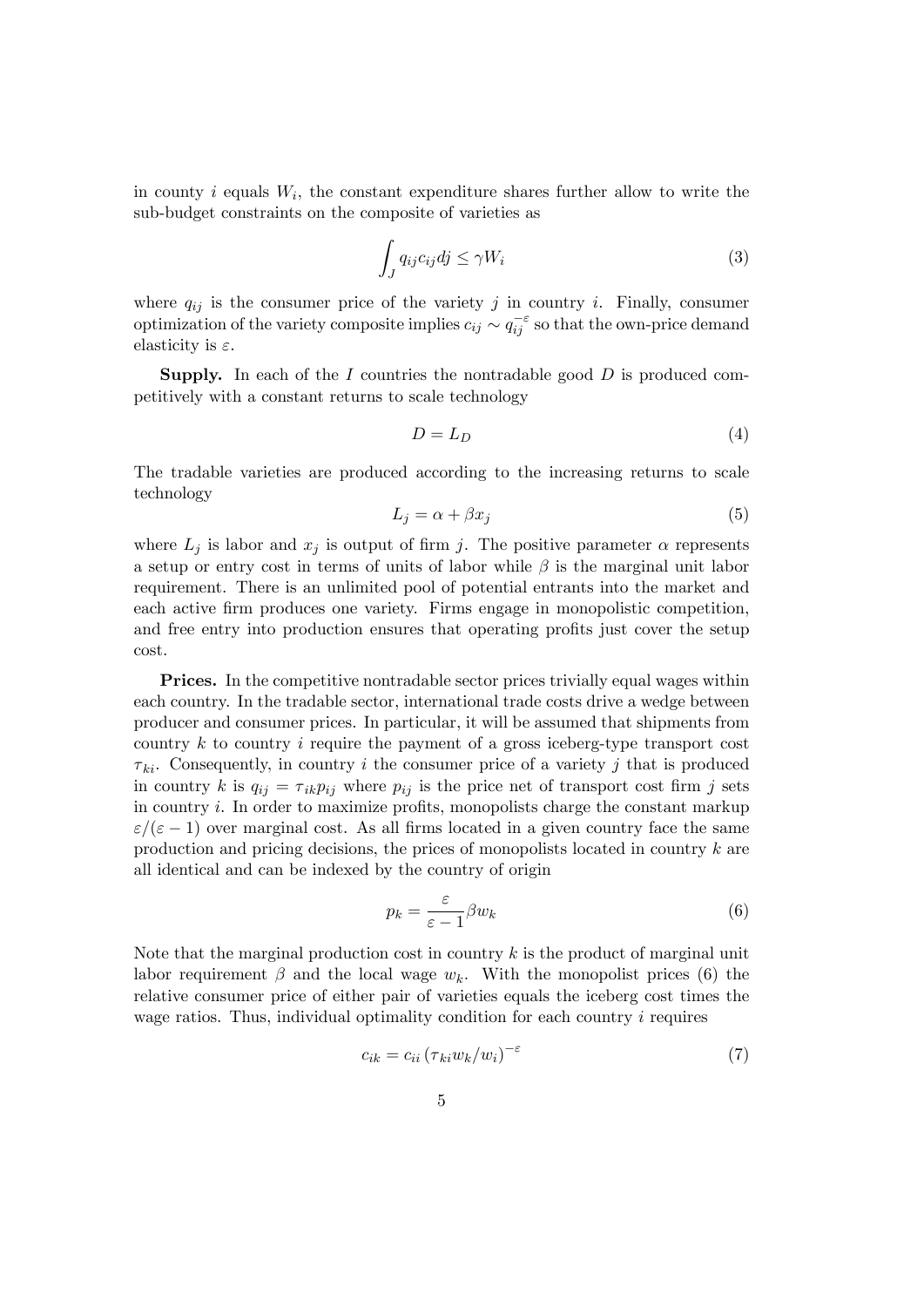This equation implies the well-known fact that all individuals consume all varieties in positive quantities.<sup>3</sup> This implies that whenever a country exports a good, it exports it to all countries worldwide, a prediction that stands in stark contrast to the trade patterns Haveman and Hummels (1999) report. In particular, the authors find that "importers purchase a very small fraction of available varieties" traded on the world market.

As a lemma of this finding, the number of source countries of the imported good equals the number of the rest-of-the-world countries and is, in particular, constant in the parameters of the model.<sup>4</sup> This constitutes the second contradiction to the data since, as Broda and Weinstein (2004) report, countries have substantially increased the number of source countries per imported good over the past decades.

Equilibrium. Regardless of prices and income, the expenditure on the nontradable good is  $1 - \gamma$  so that, since prices are handed through as factor rewards, the equilibrium labor allocation in the nontradable sector equals  $(1 - \gamma)L_i$  in each country  $i$ . In the following description of the equilibrium, the trivial allocations in the nontradable sector will be neglected.

The equilibrium in the traded sector is determined by the sub-budget constraint, the resource constraint, and the trade balance for all countries  $i \in I$ . When writing  $n_k$  for the number of varieties produced in country k, and under the assumption that individuals spend all their labor income on consumption, the individual sub-budget constraint  $(3)$  in country i becomes

$$
\sum_{k} n_{k} \tau_{ki} p_{k} c_{ik} = \gamma w_{i}
$$
\n(8)

The resource constraint requires that within each country  $i$  the labor demand in the tradable sector equals  $\gamma L_i$ , which is the inelastically supplied amount of labor in that sector

$$
n_i \left[ \alpha + \beta \sum_{k} L_k \tau_{ik} c_{ki} \right] = \gamma L_i \tag{9}
$$

Finally, balanced trade of country i implies

$$
n_i p_i \sum_k L_k \tau_{ik} c_{ki} = L_i \sum_k n_k c_{ik} \tau_{ki} p_k \tag{10}
$$

Combining (9) and (10) leads to

$$
n_i \alpha + \beta L_i \sum_k n_k c_{ik} \tau_{ki}(p_k/p_i) = \gamma L_i
$$

 $3$ The cases of zero or infinite wage in one country can readily be ruled out.

<sup>4</sup>This is of course true only under the implicit assumption that the number of countries in the world is constant. The increase in the number of nations that actually took place is, however, by far insufficient to explain the rise in the number of source countries per good.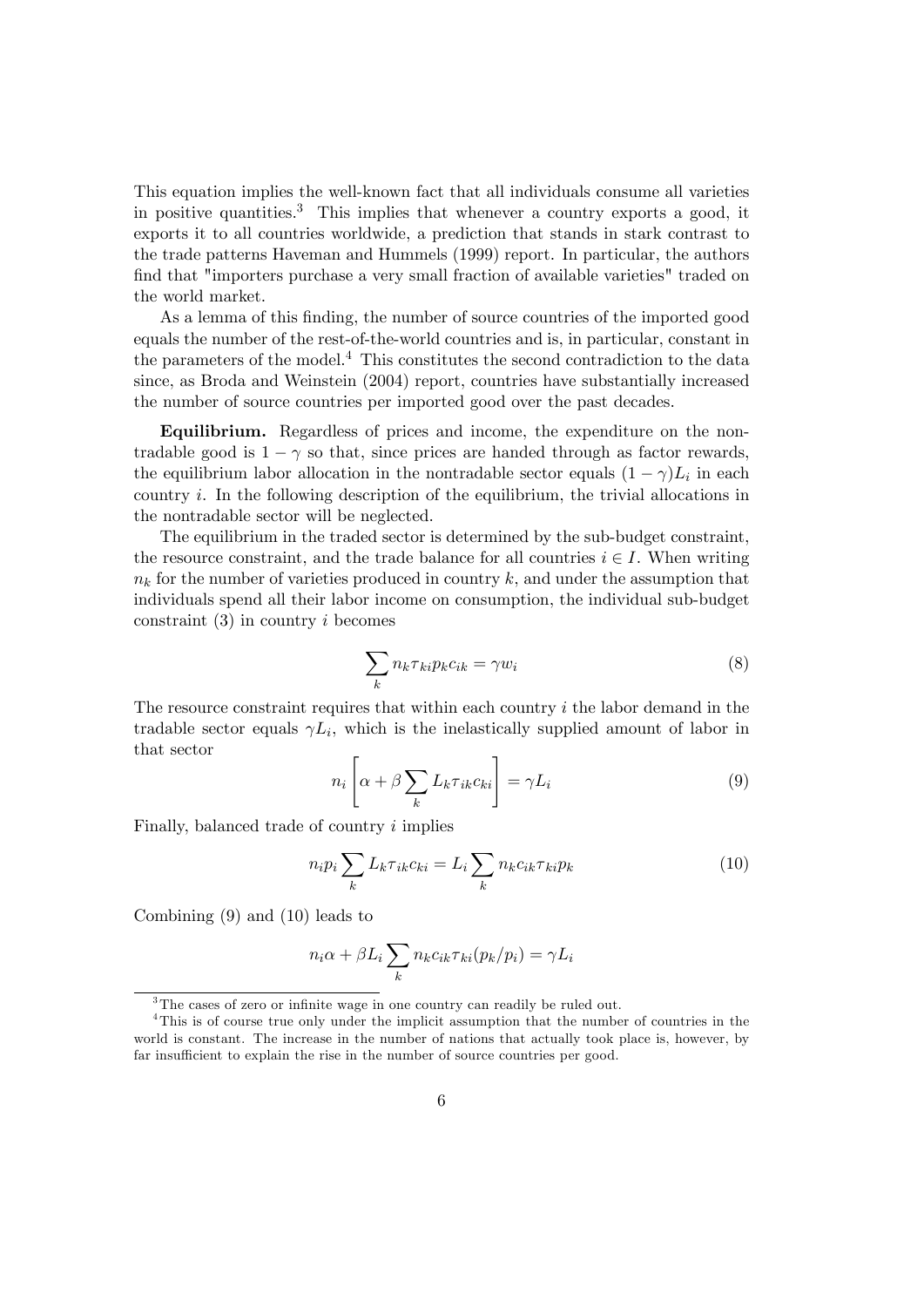and determines with  $(6)$  and  $(8)$  the number of active firms in each country

$$
n_i = \gamma L_i / (\alpha \varepsilon) \tag{11}
$$

which does not depend on whether and how much countries trade. Using the monopolist prices  $(6)$ , the consumer optimality condition  $(7)$  and the number of firms (11), one can write the individual sub-budget constraint (8) as

$$
c_{ii} \sum_{k} L_k \left(\tau_{ki} w_k / w_i\right)^{1-\varepsilon} = (\varepsilon - 1)\alpha/\beta \tag{12}
$$

and the trade balance (10)

$$
\sum_{k} c_{kk} L_{k} \tau_{ik}^{1-\epsilon} (w_{k}/w_{i})^{\epsilon} = c_{ii} \sum_{k} L_{k} (\tau_{ki} w_{k}/w_{i})^{1-\epsilon}
$$

The last two equations combine to

$$
\sum_{k} \frac{L_k w_k \tau_{ik}^{1-\epsilon} w_i^{-\epsilon}}{\sum_{m} L_m \left(\tau_{mk} w_m\right)^{1-\epsilon}} = 1\tag{13}
$$

for all  $i \in I$ . Up to normalization, this system determines the wages  $w_i$  and together with  $(6)$ ,  $(7)$ ,  $(11)$ , and  $(12)$  describes the equilibrium.<sup>5</sup> Notice that wages depend only on transport costs, the relative country-sizes and the substitution elasticity. Consequently, the trade share of country i

$$
e_i = \gamma \left( 1 - \frac{n_i p_i c_{ii}}{w_i} \right) = \gamma \left( 1 - \frac{L_i}{\sum_k L_k \left( \tau_{ki} w_k / w_i \right)^{1 - \varepsilon}} \right)
$$

is independent of technology. This independence of technological progress and trade shares constitutes a third mismatch of the new trade model regarding the data. As Ventura (2005) points out, time series as well as cross section data of trade and per capita income strongly suggest a positive interconnection of productivity growth and trade shares. The model is unable to deliver such patterns.

As Yi (2003) demonstrates, the observed increases in world trade volumes imply an excessive import elasticity in conventional models. Two simple calibration exercises shall show in the following that the new trade model is no exception in that respect. First, a two-country version of the model is fed with data on population size and trade costs. Population data for the US and the ROW are taken from the ERS International Macroeconomic Data Set and the US tariff and the cif/fob measure of

 $\sqrt[5]{\frac{1}{2}}$  For existence see the appendix. By summing up over i it is confirm to check that the system does not have full rank. The missing rank reflects the fact that the trade balance of the last country holds if all other countries have balanced trade.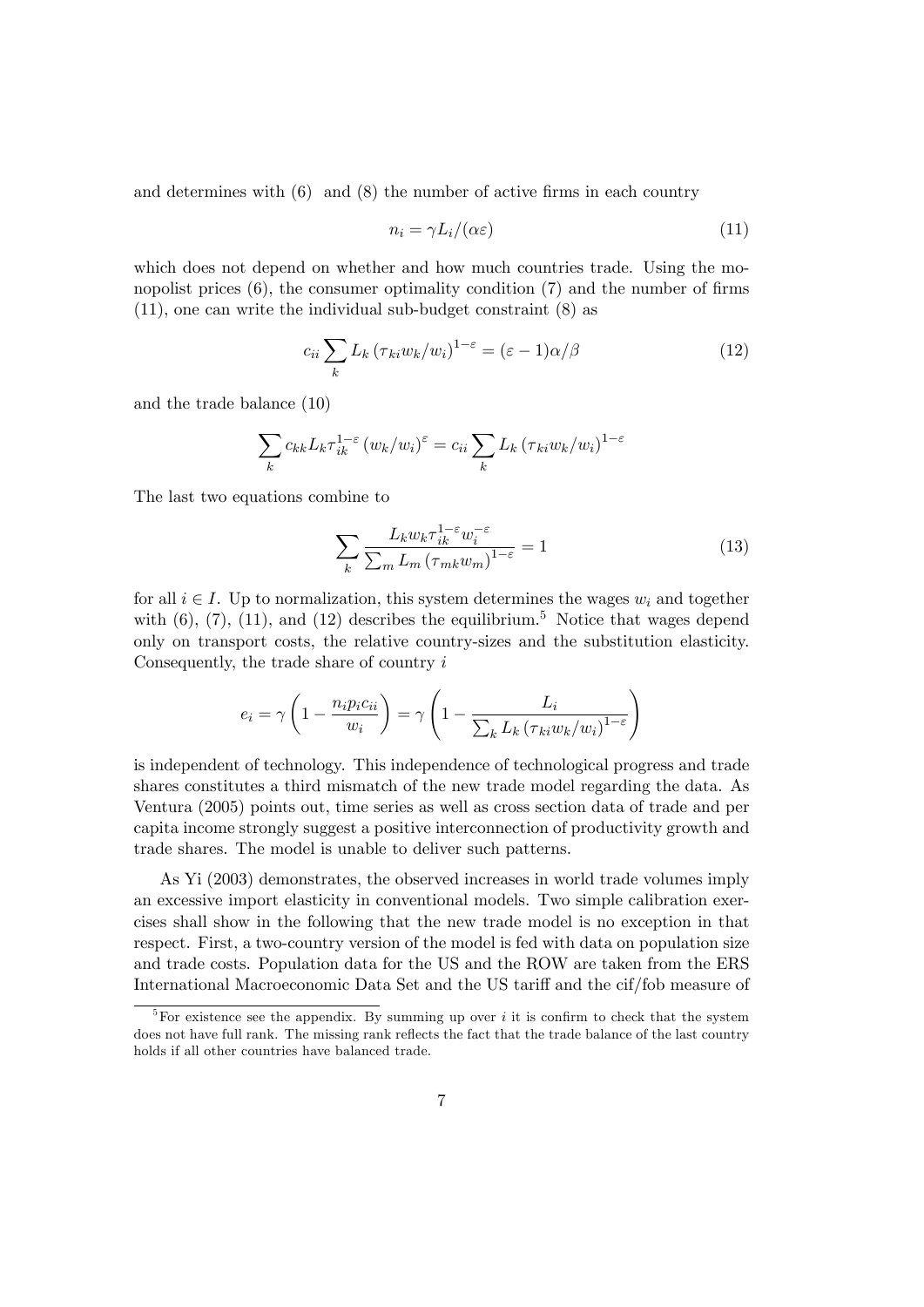transport costs from Feenstra et al (2002). Trade costs are assumed to be the sum of trade-weighted tariffs and the cif/fob measure (both from the US data) plus  $40\%$ . The latter number is the "border cost" estimated by Anderson and van Wincoop (2004). The elasticity of substitution  $\varepsilon$  and the parameter  $\gamma$  are used to calibrate the trade shares to the data at the initial and final period of the time interval considered. As Figure 4a shows, this is not possible: for the values  $(\varepsilon, \gamma) = (11.9, 1)$ the rise in the trade share is maximal; for higher elasticities, the initial trade share drops below the  $4.5\%$  observed in the data. The implied import elasticity<sup>6</sup> of this model takes an average of 11.5 with the maximum of 11.6 and a minimum of 11.47. At these excessive elasticities, the model is able to explain little less than 70% of the increase in the trade share. As Yi (2003) states, standard theory cannot explain the rise of the trade share without assuming excessive import elasticities and, in this particular case of the new trade model, even then it only partially matches the US import data between 1972 and 2000.

Second, a symmetric model of 20 equally-sized countries is fed with the trade cost data (the US population equals about 1/20 of the world population in the time interval considered). Each country has a set of 19 trade partners and faces a vector of bilateral trade costs. This vector of trade cost is assumed to be, up to reordering, identical across countries and is denoted by  $\tau = (\tau_1, \tau_2, \ldots, \tau_{M-1})$ . Without loss of generality, assume that these  $\tau_m$  are ordered according to ascending values. Finally, the bilateral trade costs are a composite of tariffs t and transportation cost  $\delta$  and are assumed to take the linear form  $\tau_m = 1.4 + t + \delta (m/(M - 1))^{\sigma}$ . For each period, the value  $\delta$  is chosen so that the cif/fob measure implied by the model coincides with the value implied by the data. Here again,  $\varepsilon$  and  $\gamma$  are chosen to calibrate the trade shares to the data at the initial and Önal period of the time interval considered. Figure 4b shows that with  $(\varepsilon, \gamma, \sigma) = (14.535, 1, 1.9)$  the multi-country model explains almost 90% of the observed increase in the trade share, yet still at a very high import elasticity, averaging 10:16 (the minimum and maximum are, respectively, 10.02 and 10.21). To understand where this improvement of fit stems from, notice that in presence of positive tariffs  $t > 0$ , any reduction in  $\delta$  reduces the transportation costs for varieties from more distant countries relatively more than those from close countries. Consequently, a reduction in  $\delta$  induces an increase in imports that is particularly pronounced for varieties from distant countries. This, in turn, implies an upward bias is the cif/fob measure. To meet that measure in the data, the parameter  $\delta$  must drop by more than the cif/fob measure in the data.

The major problem of this calibration is clearly the excessive import elasticity, which is needed to generate a substantial rise in trade shares in response to reductions in trade costs. Another, possibly less obvious, drawback stems from the fact that

<sup>&</sup>lt;sup>6</sup>The import elasticity does not equal  $\varepsilon$  since at positive trade shares a change of import prices leads to a partial allocation towards domestic goods. This effect tends to reduce the implied import elasticity. This reduction is larger for commodities with a higher the expenditure share; thus the implied import elasticity drops over time with a rising trade share.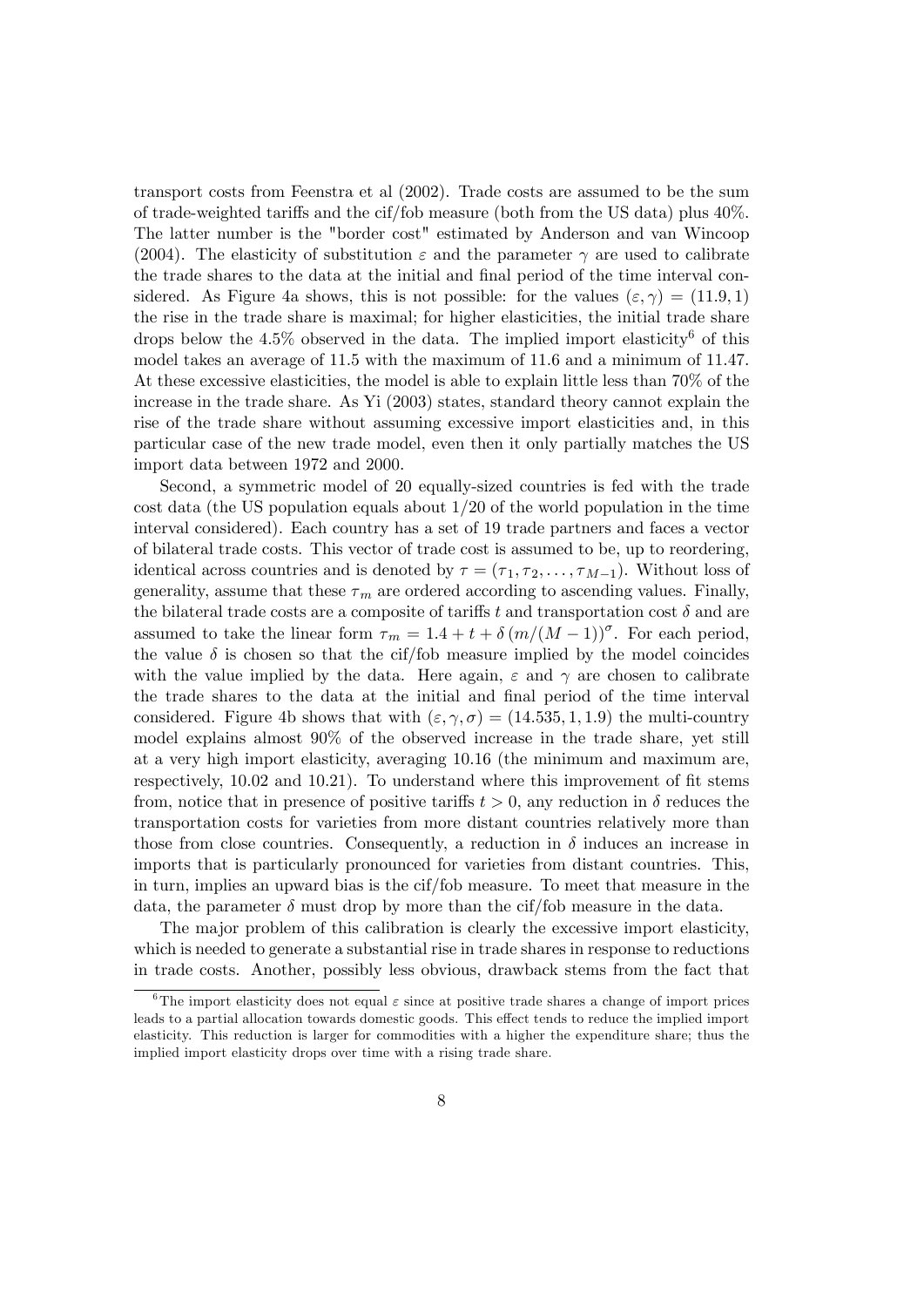the measured cif/fob measure implies the strong drop in the parameter  $\delta$ , which then accounts for about 80% of the rise in trade share. This dominant role of the drop in transport cost contradicts the Önding of Baier and Bergstrand (2001) who estimate the effect of decreases in transport cost on bilateral trade volumes to be small relative to that of tariff cuts.

This section has shown that the multi-country version of the Krugman (1980) model mismatches the data in four important dimensions: first, it fails to explain the rise in trade volumes at reasonable elasticities; second, it predicts that all countries import all tradable varieties and, third, consequently fails to account for the rise in source countries per imported good; fourth, it predicts no response of trade shares to productivity and thus generates zero correlation between trade shares and per capita income. These shortcomings, however, do not imply that the model is misshaped to address those issues. As the following section will show, a reasonable change in the models structure suffices to set it back on track and make substantial progress in all four dimensions.

#### 3 New Trade and Bounded Marginal Utility

This section will show that a mild change in the above setup goes a long way in alleviating the shortcomings of Krugmanís (1980) workhorse model, illustrated in the previous section. The change in the setup concerns the demand structure, and will be introduced next.

Demand. As in the previous section, consumers derive utility from the two final goods  $D$  and  $C$  according to (1). Within the composite of tradables consumers love variety but, in contrast to the previous section, the marginal utility derived from each of the varieties is supposed to be bounded. This latter feature constitutes a major departure from standard literature and is central to the results below. Preference structures with these characteristics have been used to study topics in trade literature and it will be convenient to follow an important precursor and assume with Young (1991) that the composite of varieties takes the form

$$
C_i = \int_J \ln(c_{ij} + 1)dj \tag{14}
$$

where again  $c_{ij}$  are the consumed quantities of variety j. Again, with  $q_{ij}$  as the price of variety  $j$  in country  $i$  the demand curve of an individual located in market i is derived by maximizing utility  $(14)$  subject to the sub-budget constraint  $(3)$ . Individual demand is then

$$
c_{ij} = \max\{1/(\lambda_i q_{ij}) - 1, 0\}
$$
 (15)

where  $\lambda_i$  stands for the shadow price on the budget constraint.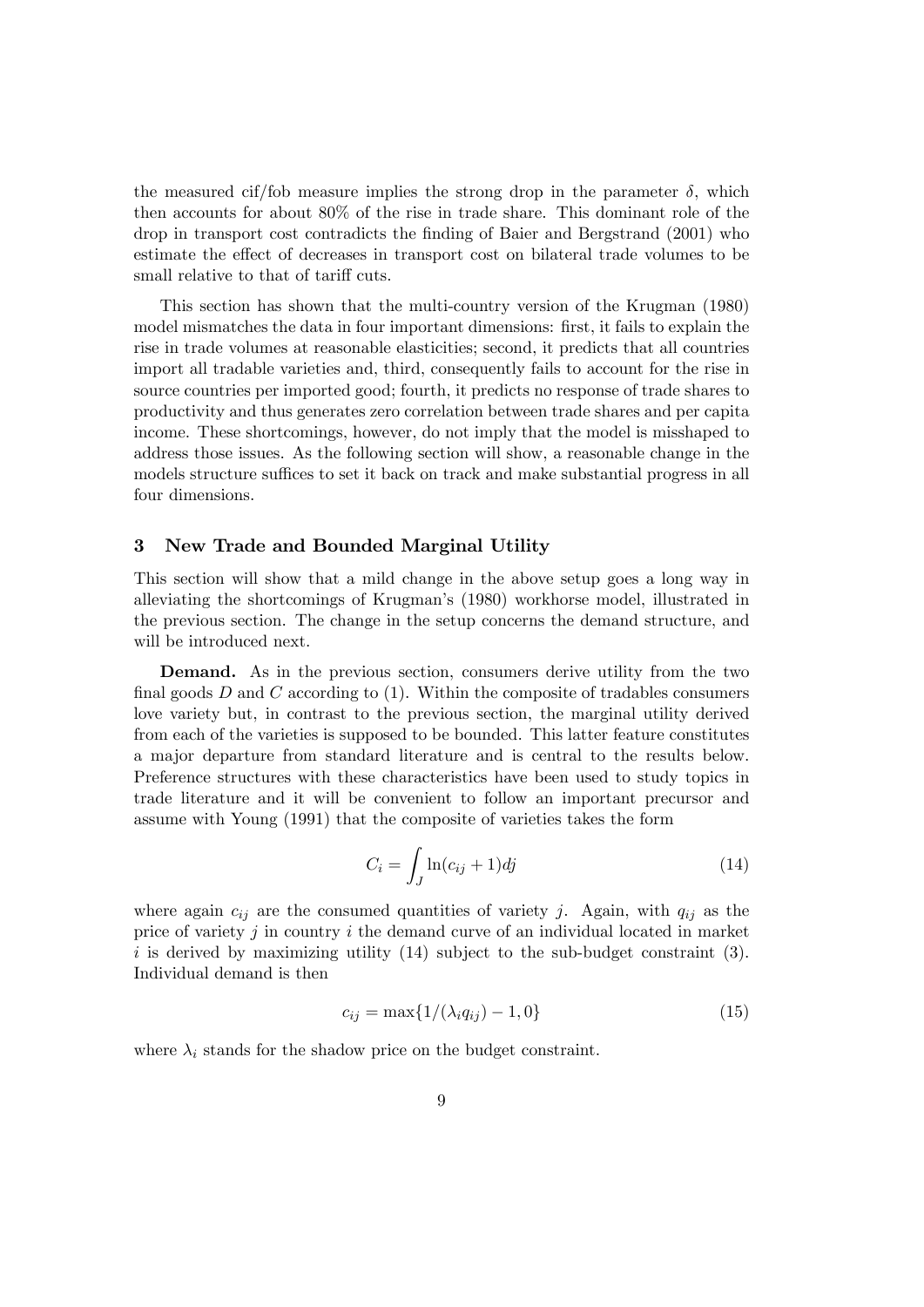Notice that for either two varieties consumed in positive quantities, the optimal consumption requires further

$$
\frac{1 + c_{ij}}{1 + c_{il}} = \frac{q_{il}}{q_{ij}}
$$
(16)

Supply. Production takes place as specified in the previous section. The nontradable  $D$  is produced competitively at constant returns to scale  $(4)$  while varieties are produced with technology (5). Firms produce one variety each and engage in monopolistic competition in each market.

Prices. Here again, prices trivially equal the wages in the competitive nontradable sector. In the tradable sector, firms can price-discriminate across different countries by assumption and consequently a firm j sets the price  $p_{ij}$  for market i in order to maximize its operating profits  $\pi_{ij}$  in that specific market. When firm j is located in country k and gross iceberg-type trade costs between country k and country i are  $\tau_{ki} \geq 1$ , the consumer price in country i of variety j is the  $q_{ij} = \tau_{ki} p_{ij}$ . Firm j that is in located in country k makes a profit in the market i that amounts to  $\pi_{ij} = L_i \tau_{ki} c_{ji} (p_{ij} - w_k \beta)$ . Here,  $L_i$  is the number of individuals in the market i and  $w_k$  is the wage in country k; hence  $w_k \beta$  is the marginal cost of production. With local demand  $(15)$ , firm j's profits are thus

$$
\pi_{ji} = L_i \tau_{ki} \left( 1/(\lambda_i \tau_{ki} p_{ji}) - 1 \right) \left( p_{ji} - w_k \beta \right) \tag{17}
$$

Generic profit maximization thus implies

$$
p_{ji} = \sqrt{w_k \beta / (\lambda_i \tau_{ki})} \tag{18}
$$

for each market  $i$  separately. Here again, within each country firms are all identical and charge the same prices in a given market so that prices can be indexed by country of origin and country of destination.

Under free entry to production, total operating profits, i.e. the sum of a firm's profits in each market, are equal to setup costs.

#### 3.1 Closed Economy  $(I = 1)$

Assume that international transport costs are too high to allow any kind of transborder trade. Countries are in autarky and can be analyzed by looking at one representative closed economy, within which transport costs are negligible  $(\tau_{ii} = 1)$ . Dropping country indices, firm  $j$  in the economy then sets its price according to (18). As all Örms are identical in equilibrium , the shadow price on the sub-budget constraint satisfies  $1/\lambda = p_i (c_i + 1) \equiv p(c + 1)$  and the monopolist prices are

$$
p = (c+1)w\beta\tag{19}
$$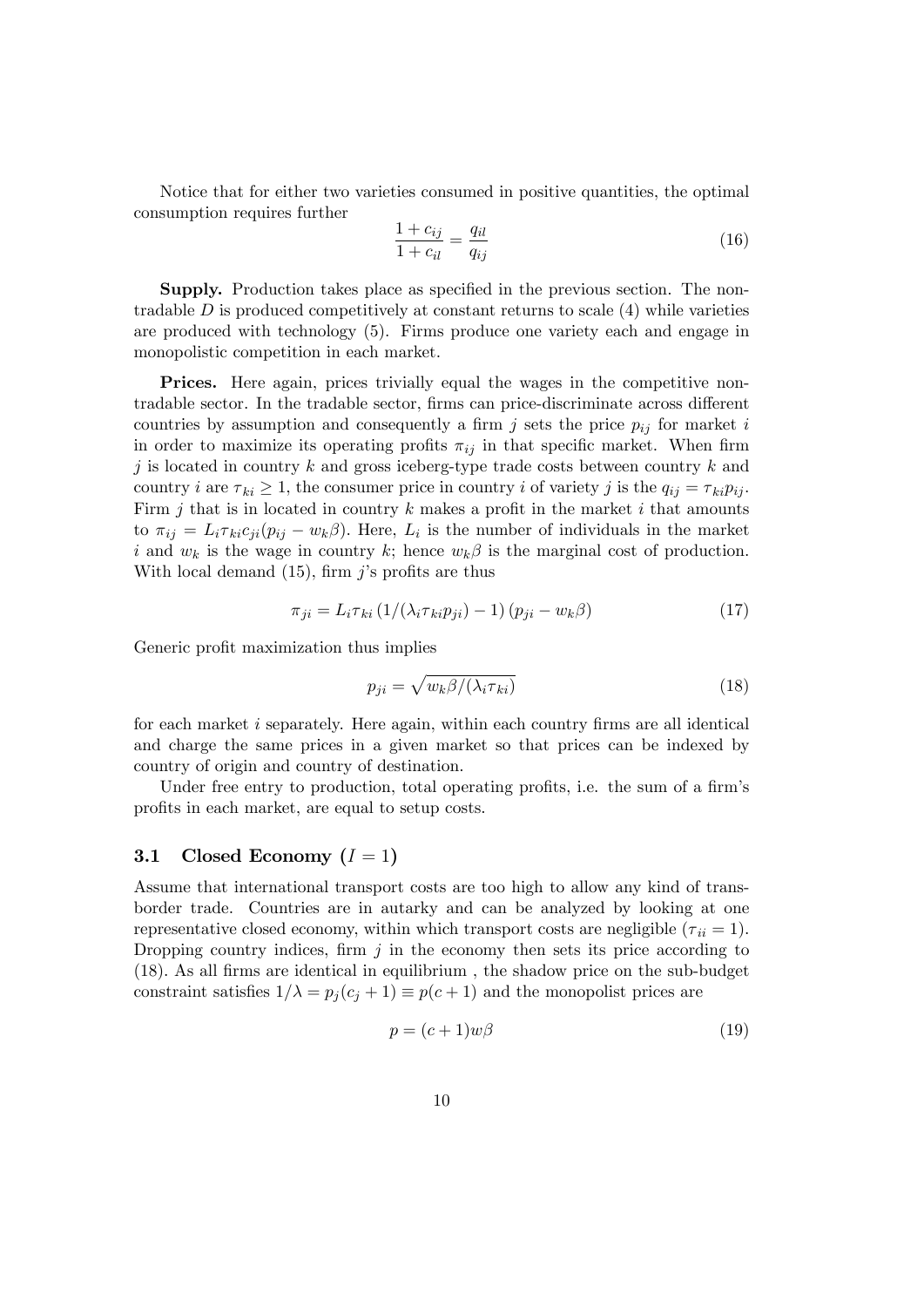Note that the monopolist markup over marginal cost is  $c + 1$  and the demand elasticity from (15) equals  $\varepsilon = (c+1)/c$ . The specific demand structure assumed in (14) thus implies that the own-price elasticity of varieties depends on quantities consumed, is larger than unity and, in particular, unbounded. Consequently, in the context of the present paper, whose motivation partly rests on the "elasticitypuzzle", i.e. on the discrepancy between measured import elasticities and the observed rise in trade volumes, a calibration of the model is inevitable to asses the implied import elasticities at observed trade shares.

With the prices  $(19)$ , the operating profit of the representative firm is

$$
\pi = Lc(w\beta(c+1) - w\beta) = w\beta Lc^2 \tag{20}
$$

and the free entry condition  $\pi = w\alpha$  determines the quantities consumed per individual and variety

$$
c = \sqrt{\frac{\alpha}{\beta L}}\tag{21}
$$

Equation (21) shows that, quite intuitively, an increase in setup over marginal costs  $(\alpha/\beta)$  increases per capita consumption of the average variety. At higher values of  $\alpha/\beta$ , varieties are relatively more costly to produce and are produced in lesser quantities so that the per capita consumption of each rises. Conversely, at increasing population size  $(L)$ , there is more demand for varieties, which increases the number of active Örms and reduces per capita consumption of each single variety.

The equilibrium number of active firms,  $n$ , is finally pinned down by combining the conditions of labor market clearing  $(n[\beta x + \alpha] = \gamma L)$  and goods market clearing  $(x = Lc)$  within the tradable sector and is calculated to be

$$
n = \frac{\gamma L}{\alpha + \sqrt{\alpha \beta L}}\tag{22}
$$

Observe that the number of active Örms is determined by technology parameters, the population and market size. The difference between the two latter parameters is noteworthy. Market size, defined as total expenditure on varieties  $(\gamma L)$ , enters the number of Örms linearly, i.e. an increase in market size induces a proportional rise in the number of active firms. Population size, however, enters expression (22) separately and, holding the market size fixed, tends to reduce the number of firms. For an intuition of that finding remember that demand elasticity decreases with per capita consumption. Now compare two economies, the first with a double labor force but half the parameter  $\gamma$  of the second. Both economies spent the same total amount of resources to produce varieties, yet per capita expenditure of the first economy is half of the second. Now,  $if$  the number of firms was equal, this would imply that per capita consumption of each variety in the first economy is half of those in the second. This, in turn, would mean that demand elasticities are larger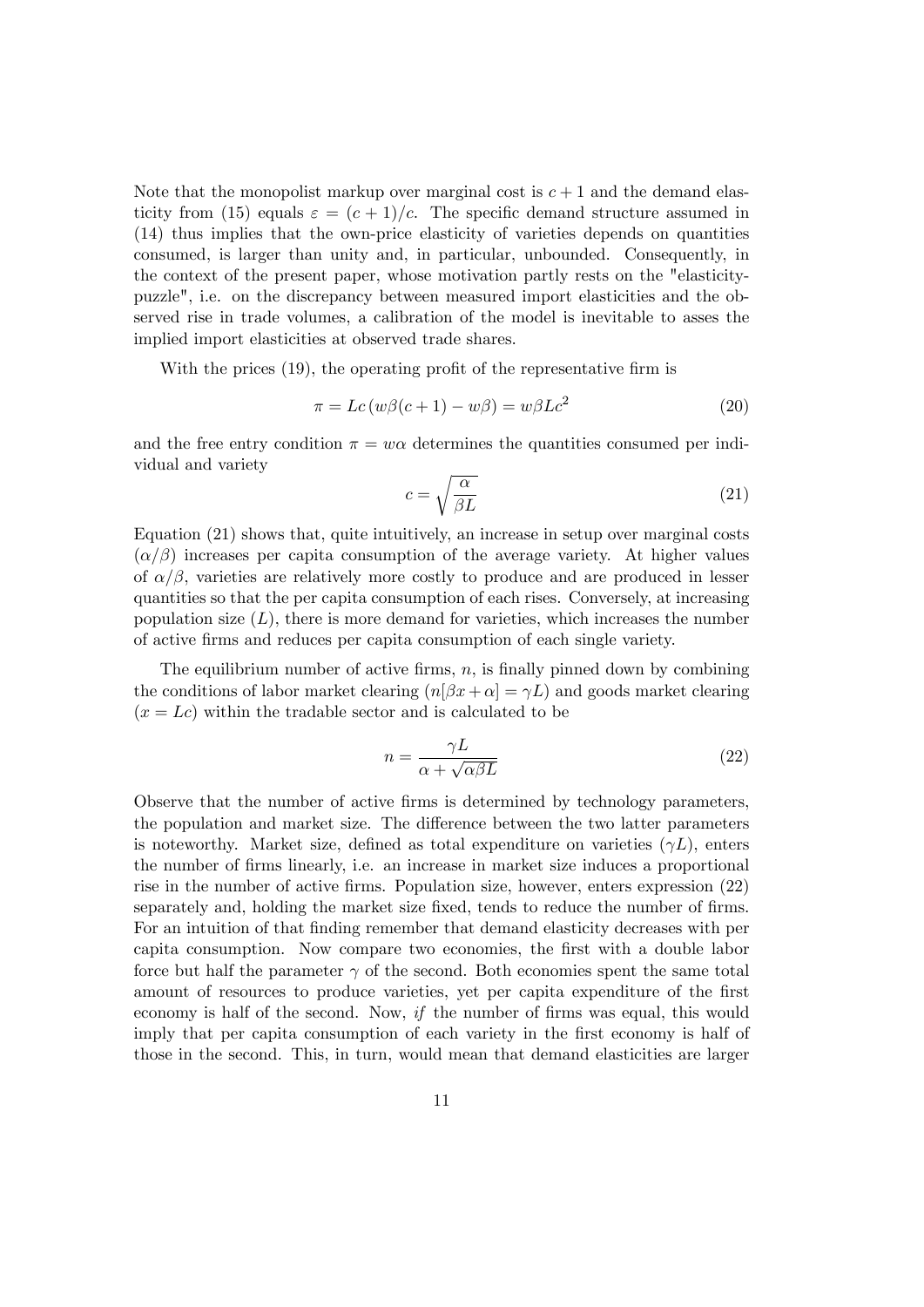in the first economy, and hence monopolist markups and profits are lower so that finally firms in the first economy made less profits than in the second. However, by the free entry condition, firms' total profits must be zero in each country, which means that the number of firms has to adjust: the first economy has less active firms in equilibrium. Thus, in addition to market size, per capita demand is a key determinant of the number of firms. This characteristic is very much unlike the one in the classical new trade model where, due to homothetic preferences, the market size matters exclusively (not per capita expenditure on varieties; compare (11)).

In the present model, the overall effect of an increase in population  $L$  on the number of firms is still positive, but, due to the demand effects discussed above, it is less than proportional. Consequently, an increase in population size induces a less than proportional drop of per capita consumption of the average variety.

#### 3.2 Two Countries  $(I = 2)$

Assume now that trade costs between two countries fall to a level where agents engage in international trade. To save notation, the variables of, say, the second of the countries will be marked by an asterisk. Individuals in one country can purchase varieties produced outside of their country when incurring an iceberg-type transport cost. In other words, for every unit of a variety to arrive at its destination,  $\tau > 1$ units of it have to leave the producer's country.

Firms maximize profits in each country separately, i.e. they can by assumption price discrimination across countries. Thus, the prices that Örms charge in the domestic and foreign markets need to be distinguished. Let these prices be  $(p_d, p_f)$ for firms located in country 1 and  $(p_d^*, p_f^*)$  for firms located in country 2 and denote with  $(c_d, c_f)$  and  $(c_d^*, c_f^*)$  the quantities consumed in the respective country. Just as in the previous section, a firm's optimal price in the domestic market is

$$
p_d = (c_d + 1)w\beta
$$
 and  $p_d^* = (c_d^* + 1)w^*\beta$  (23)

With these prices, firms make the profits

$$
\pi_d = Lw\beta c_d^2 \qquad \text{and} \qquad \pi_d^* = L^*w^*\beta (c_d^*)^2 \tag{24}
$$

in their respective domestic market. But in addition to activities in the domestic market, firms sell in the export market. A firm that is located in one country maximizes profits in the foreign market (see  $(17)$ ) by setting its export prices according to (18). As the shadow price on country 2's budget constraint satisfies  $\lambda^* = p_d^*/(c_d^* + 1)$ and with (23) this leads to

$$
p_f = \sqrt{\frac{w}{\tau w^*}} p_d^* \quad \text{and} \quad p_f^* = \sqrt{\frac{w^*}{\tau w}} p_d \tag{25}
$$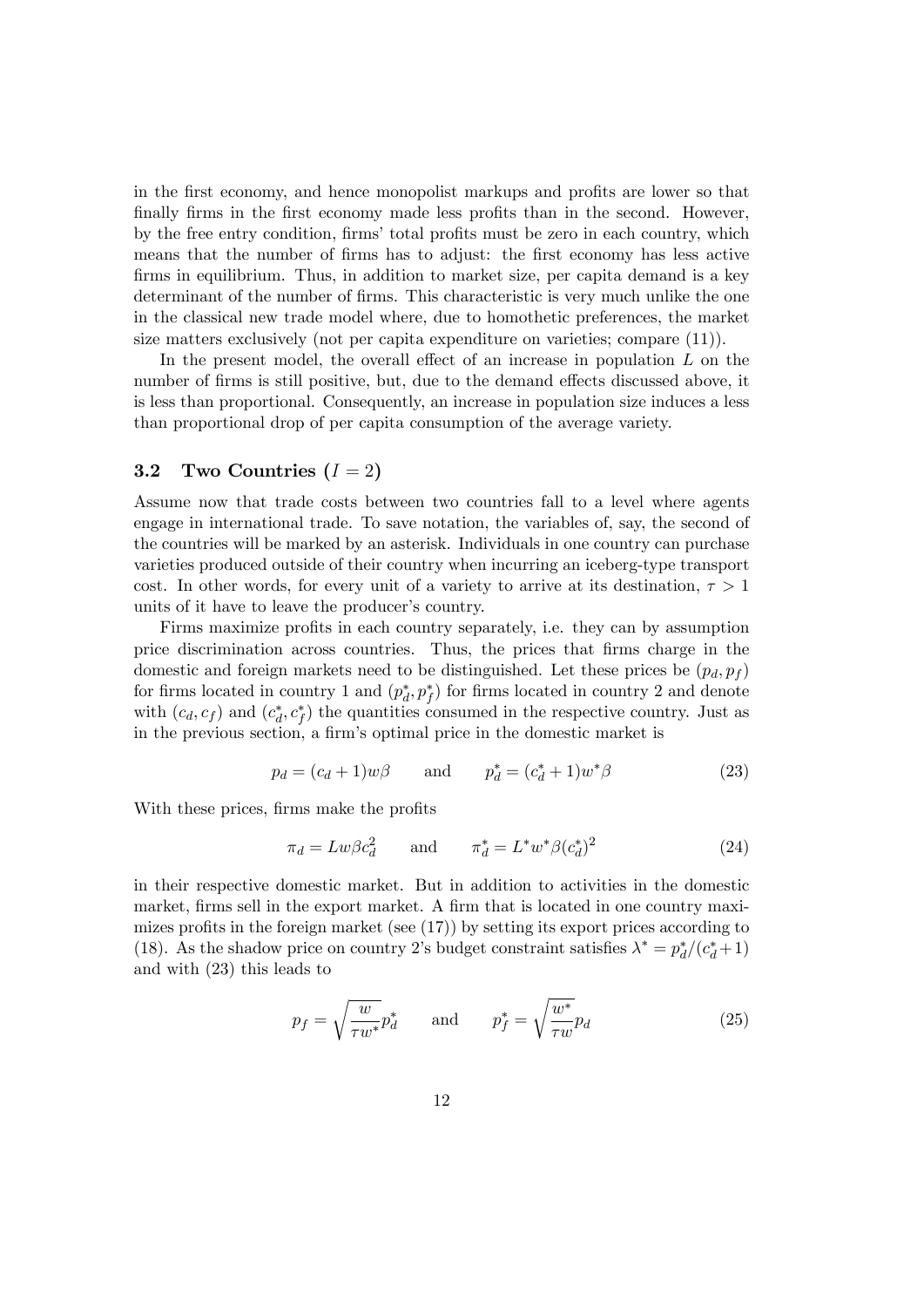for the export prices. Using now the optimality condition (16), the monopolist profits (17) in the foreign market can be written  $as^7$ 

$$
\pi_f = L^* \tau (c_f^*)^2 w \beta \qquad \text{and} \qquad \pi_f^* = L \tau c_f^2 w^* \beta \tag{26}
$$

The free entry conditions in both countries require then  $\pi_d + \pi_f = w\alpha$  in the first and  $\pi_d^* + \pi_f^* = w^* \alpha$  in the second country.

#### 3.2.1 Two Symmetric Countries

It will prove instructive to look at the model under symmetry and to consider trade relations between two equally sized countries  $(L = L^*)$ . In this simple case wages equalize and monopolist prices in the domestic and foreign markets are

$$
p_d = w\beta(c_d + 1) \qquad \text{and} \qquad p_f = \frac{p_d}{\sqrt{\tau}} \tag{27}
$$

where the asterisk can be dropped because of symmetry. Optimal consumption choice (16) then implies

$$
c_d + 1 = \sqrt{\tau} (c_f + 1) \tag{28}
$$

whenever trade volumes are positive  $(c_f > 0)$ . The condition for trade to be positive is clearly  $c_d > \sqrt{\tau} - 1$ , or with (21)

$$
\sqrt{\alpha/(\beta L)} > \sqrt{\tau} - 1 \tag{29}
$$

In contrast to the standard model, finite tariffs can, if they are high enough, make bilateral trade volumes fall to zero. This is obviously a direct implication of the bounded marginal utility: when the ratio of marginal utilities exceeds the relative price, the more expensive variety drops out of the consumption bundle. While this cannot occur when marginal utilities approach infinity as quantities tend to zero it is well possible in the present setting.

Not surprisingly, higher tariffs tend to prevent trade flows between countries and may impede trade altogether. At the same time, a larger population  $L$  tends to impede trade since it increases the number of domestic Örms, reduces per capita consumption of each variety and thus depresses the consumer's willingness to incur the transport costs to purchase an additional, foreign variety. Further, an increase in the ratio of setup costs and marginal cost  $(\alpha/\beta)$  decreases the number of local firms, increases per capita consumption of each and thus makes the consumer willing to pay for more for foreign varieties.

 $^7$ Firms make less profit in foreign than in domestic markets for two reasons. First, and foremost, demand in the foreign market is lower since consumer prices, which bear additional transport costs, are higher. Second, a lower per capita demand induces a higher own-price elasticity and therefore depresses markups and profits in foreign markets. See also Hummels and Lugovskyy (2005) for a microfoundation and empirical evidence on this point.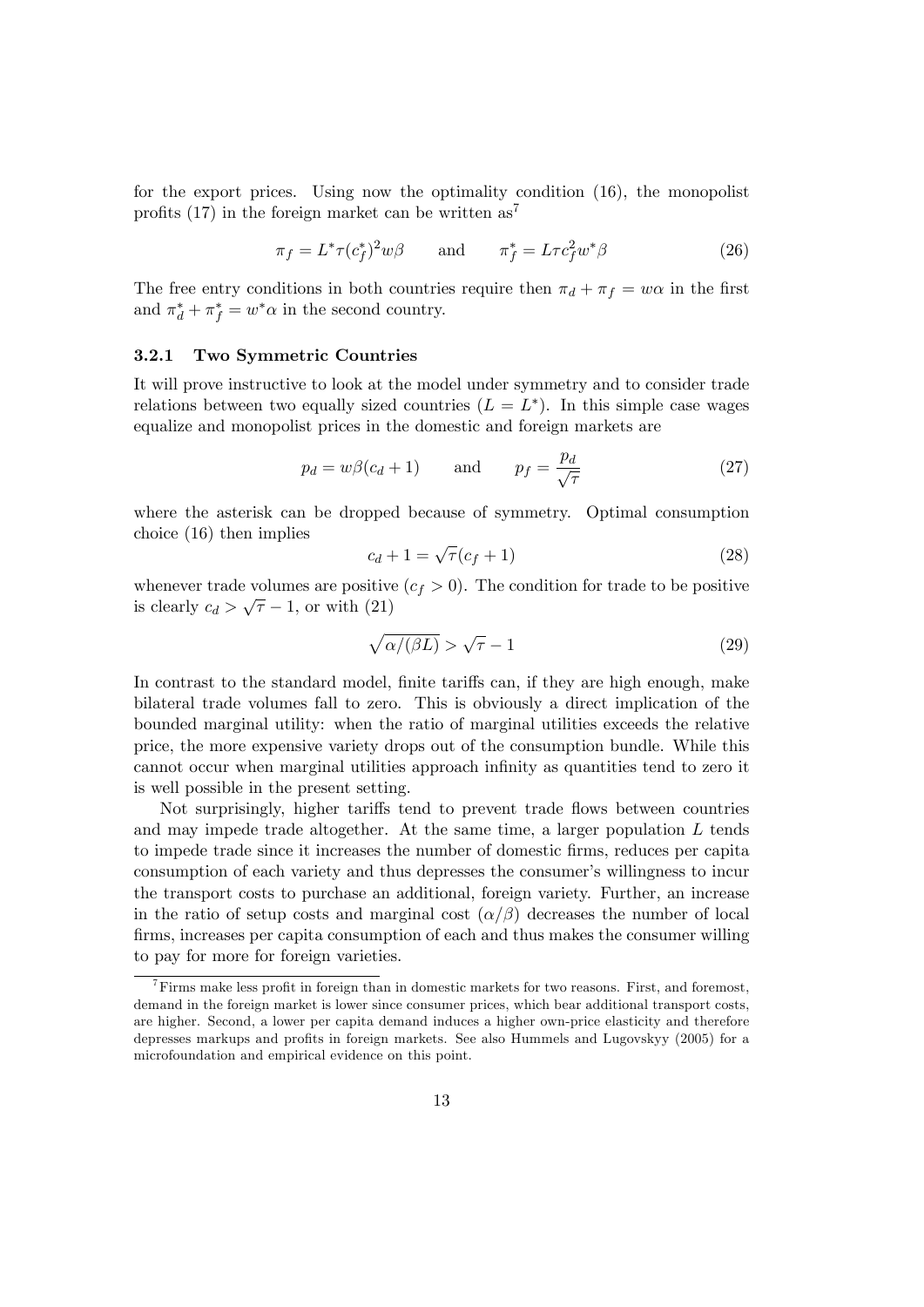The symmetric equilibrium is solved by using condition (28) to write the operating profits from the export market  $(26)$  as

$$
\pi_f = L(c_d + 1 - \sqrt{\tau})^2 w \beta \tag{30}
$$

Free entry to production requires that global operating profits just cover the setup cost

$$
\pi = \pi_d + \pi_f = Lw\beta \left(c_d^2 + (c_d + 1 - \sqrt{\tau})^2\right) = w\alpha
$$

which leads to

$$
c_d = \frac{\sqrt{\tau} - 1}{2} + \sqrt{\frac{\alpha}{2\beta L} - \left(\frac{\sqrt{\tau} - 1}{2}\right)^2}
$$

Each individual consumes  $c_d$  of a domestically produced variety, this quantity increases in the ratio of setup cost and marginal productivity  $(\alpha/\beta)$ .

The resource constraint in the tradable sector  $(n[\beta x+\alpha]=\gamma L)$  and goods market clearing  $(x = L(c_d + \tau c_f))$  determine the number of active firms in both countries

$$
n = \frac{\gamma L}{\alpha + \beta L \left( (\sqrt{\tau} + 1) \sqrt{\frac{\alpha}{\beta 2L} - \left( \frac{\sqrt{\tau} - 1}{2} \right)^2 - \frac{(\sqrt{\tau} - 1)^2}{2}} \right)} \tag{31}
$$

This expression can be shown to be increasing in the trade cost  $\tau$ . The positive relation between the level of trade cost and the number of active firms per country reflects the finding discussed in connection with equation  $(22)$ . In a closed economy, the doubling of the labor force induces a less than proportional increase in the total number of firms. Now, a doubling of the labor force in a closed economy is equivalent to a move of a given country from autarky to full trade integration with an identical country. Thus, in such a situation the number of firms *per country* must fall. Finally, when the move from autarky to trade integration takes place via gradual trade cost reduction, the above equation shows that the drop in active firms per country is in fact monotonous.

With per capita consumption and the number of firms established, one can now turn to the volume of trade. The import share, defined as nominal imports over nominal GDP, is calculated with equations (27) and (28) to be

$$
e = \gamma \frac{nLp_f \tau c_f}{nLp_d c_d + nLp_f \tau c_f} = \gamma \frac{\sqrt{\frac{2\alpha}{\beta L(\sqrt{\tau} - 1)^2} - 1} - 1}{2\sqrt{\frac{2\alpha}{\beta L(\sqrt{\tau} - 1)^2} - 1}} \tag{32}
$$

in the two countries. This expression is decreasing in the country size  $(L)$  and increasing in the ratio of setup cost and marginal productivity  $(\alpha/\beta)$ . For an intuition of this result note that a smaller population L and a larger ratio  $\alpha/\beta$  tend to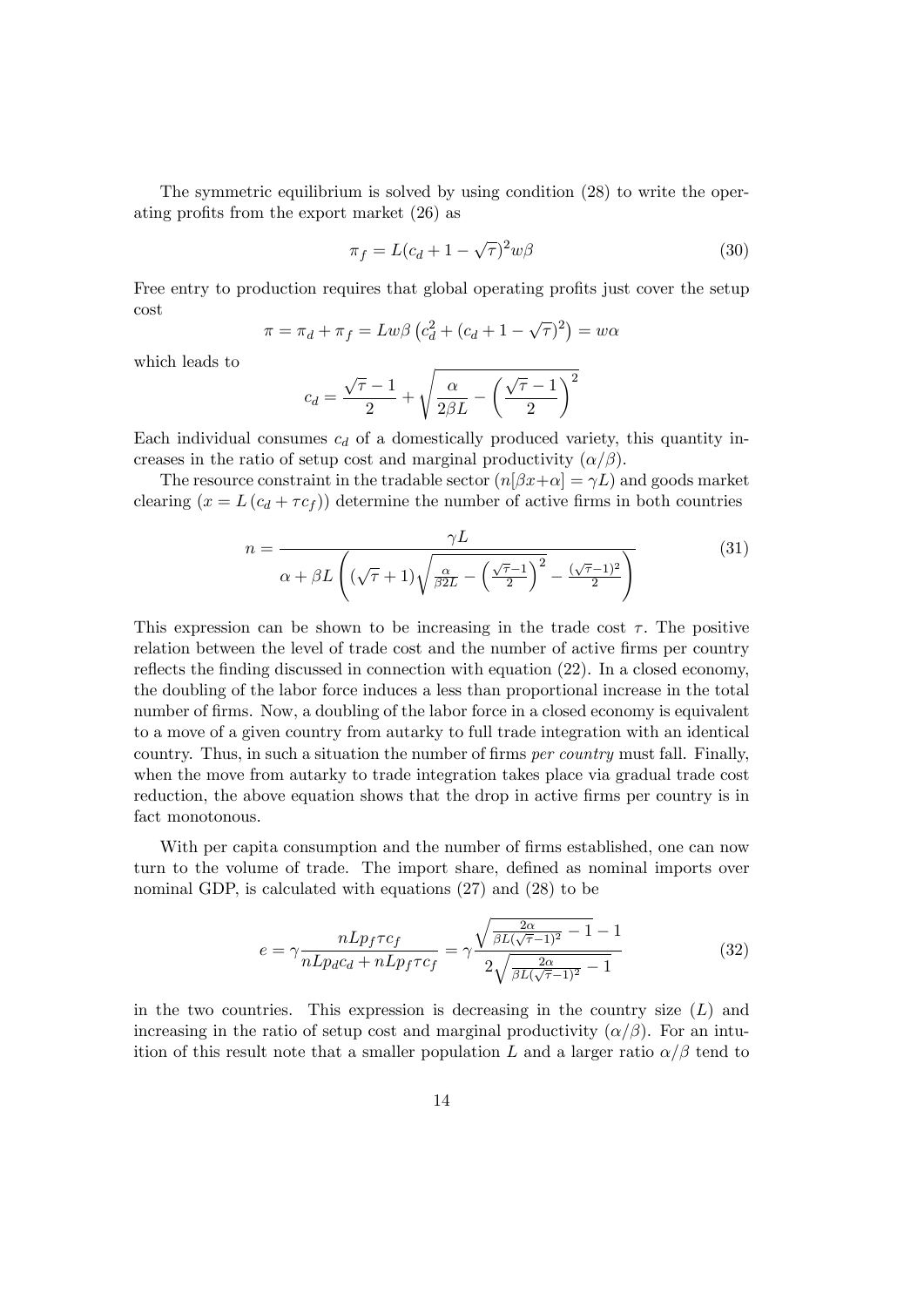increase per capita consumption of the domestic variety. Further remember that, as discussed in connection with equation (29), demand for foreign varieties falls to zero when domestic per capita consumption is too high. Thus, starting from very low trade volumes, any parameter change that increases per capita consumption of domestic varieties must induce a more than proportional increase in per capita consumption of a foreign variety. In fact, the choice of the demand structure  $(14)$  implies that increases in per capita consumption of foreign varieties are over-proportionate along the whole range of parameters. (Take derivatives of equation (28) to see that  $d \ln(c_d) < d \ln(c_f)$ . As prices stay constant in the symmetric equilibrium, this means that the expenditure share on foreign varieties grows.

Notice in particular that improvements of marginal productivity lead to increases in the trade share.

This symmetric model can be brought to the data. The population of the US and the rest of the world (ROW) are supposed to be of equal size. Both labor forces evolve according to US population growth. US per capita income is taken as a proxy for the technological change, which is moreover assumed to affect marginal productivity only (i.e. US per capita income  $\sim 1/\beta$ ). Trade costs are assumed to be the sum of tariffs and the cif/fob values plus 40%. The initial value of  $\beta$  and the trade share  $\gamma$  are jointly used to calibrate the import shares to the data at the initial and final period. With  $(\gamma, \beta) = (0.49, 15)$  the fit of the trade share is satisfactory. The implied import elasticity takes an average value of 6:8 with a maximum of 14:8 at the start of the period and a minimum of 3:9 at the end of it. This can be read as an improvement of the Öt compared to the standard New Trade Model. The average implied import elasticity, however, is by far larger than the target of 2 to 3 Yi (2003) argues to be reasonable. The next paragraphs shall explore to what extent the imposed symmetry can be blamed for this failure.

#### 3.2.2 Two Asymmetric Countries

In the general case of two asymmetric countries the monopolists' prices in the domestic and foreign markets are given, respectively, by (23) and (25). The full set of prices is then

$$
p_d = w\beta(c_d + 1)
$$
  
\n
$$
p_f = \sqrt{\frac{w}{\tau w^*}} p_d^*
$$
  
\n
$$
p_d^* = w^*\beta(c_d^* + 1)
$$
  
\n
$$
p_f^* = \sqrt{\frac{w^*}{\tau w}} p_d
$$
\n(33)

Provided that trade volumes are positive, optimal consumer choice (16) then implies

$$
c_d + 1 = \sqrt{\tau w^* / w} (c_f + 1)
$$
 and  $c_d^* + 1 = \sqrt{\tau w / w^*} (c_f^* + 1)$  (34)

The condition for trade volumes to be positive is then  $c_f, c_f^* > 0$  or, with (21) and (34)

$$
(\alpha/(\beta L) + 1)\left(\alpha/(\beta L^*) + 1\right) > \tau \tag{35}
$$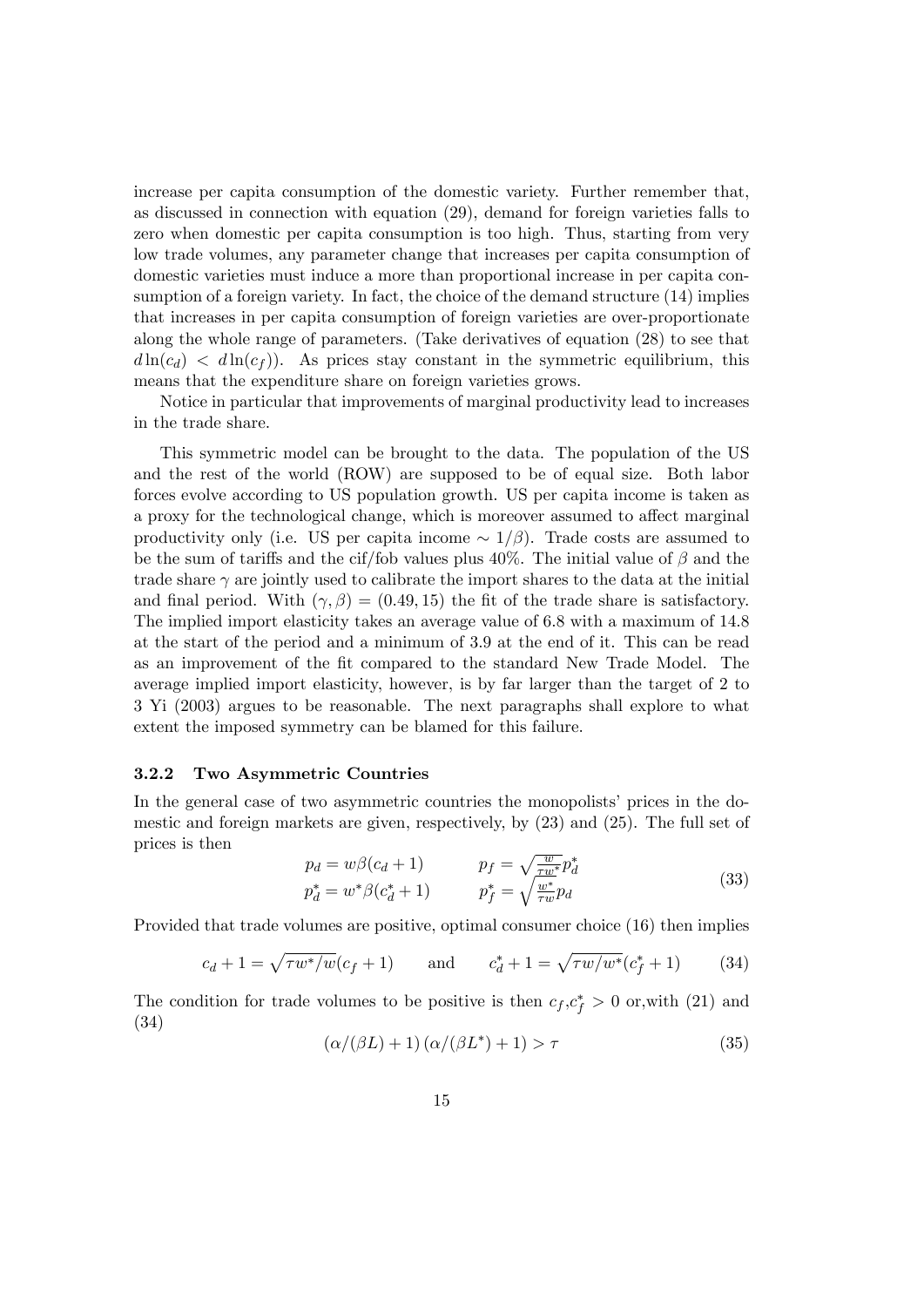Finally, the monopolists' operating profits in the respective markets are as in  $(24)$ and (26)

$$
\pi_d = w\beta L c_d^2 \qquad \pi_f = w\beta L^* \tau (c_f^*)^2 \n\pi_d^* = w^* \beta L^* (c_d^*)^2 \qquad \pi_f^* = w^* \beta L \tau c_f^2
$$
\n(36)

so that the free entry conditions become

$$
Lc_d^2 + L^* \tau (c_f^*)^2 = \alpha/\beta \quad \text{and} \quad L^* (c_d^*)^2 + L \tau c_f^2 = \alpha/\beta \tag{37}
$$

The resource constraints in both countries require

$$
n\left[\left(Lc_d + L^* \tau c_f^*\right)\beta + \alpha\right] = L \quad \text{and} \quad n^*\left[\left(L^* c_d^* + L \tau c_f\right)\beta + \alpha\right] = L^* \quad (38)
$$

Finally, making use of the monopolists' prices (33) and imposing the trade balance  $nL^* \tau p_f c_f^* = n^* L \tau p_f^* c_f$  leads to

$$
nL^*(c_d^* + 1)c_f^* = n^*L(c_d + 1)c_f
$$
\n(39)

Now, equations (38) and (39) can be combined to eliminate the number of firms  $n$ and  $n^*$ 

$$
\frac{(c_d^* + 1)c_f^*}{(c_d + 1)c_f} = \frac{Lc_d + L^* \tau c_f^* + \alpha/\beta}{L^* c_d^* + L\tau c_f + \alpha/\beta} \tag{40}
$$

while eliminating relative wages in (34) leads to

$$
(c_d + 1)(c_d^* + 1) = \tau(c_f + 1)(c_f^* + 1)
$$
\n(41)

The four equations (37), (40), and (41) jointly determine the quantities  $c_d$ ,  $c_f$ ,  $c_d^*$ , and  $c_f^*$ . This is a nonlinear system which has no analytic solution and needs to be solved numerically. One can, however, show the following

### **Proposition 1** The system (37), (40), and (41) has a unique solution  $(c_d, c_f, c_d^*, c_f^*)$ .

**Proof.** See appendix.  $\blacksquare$ 

Given these quantities  $c_d$ ,  $c_f$ ,  $c_d^*$ , and  $c_f^*$ , the terms of trade are determined by (34)

$$
\frac{w}{w^*} = \frac{c_f + 1}{c_d + 1} \frac{c_d^* + 1}{c_f^* + 1}
$$

and equations (38) deliver the number of firms active in either country, which finally determines the trade share of the first country

$$
e = \gamma \frac{n^* p_f^* \tau c_f}{np_d c_d + n^* p_f^* \tau c_f} = \gamma \frac{n^* \sqrt{\tau w^* / w c_f}}{nc_d + n^* \sqrt{\tau w^* / w c_f}}
$$

This asymmetric model can be brought to the data. Assume there are two countries with relative labor forces corresponding to those of the US and the ROW.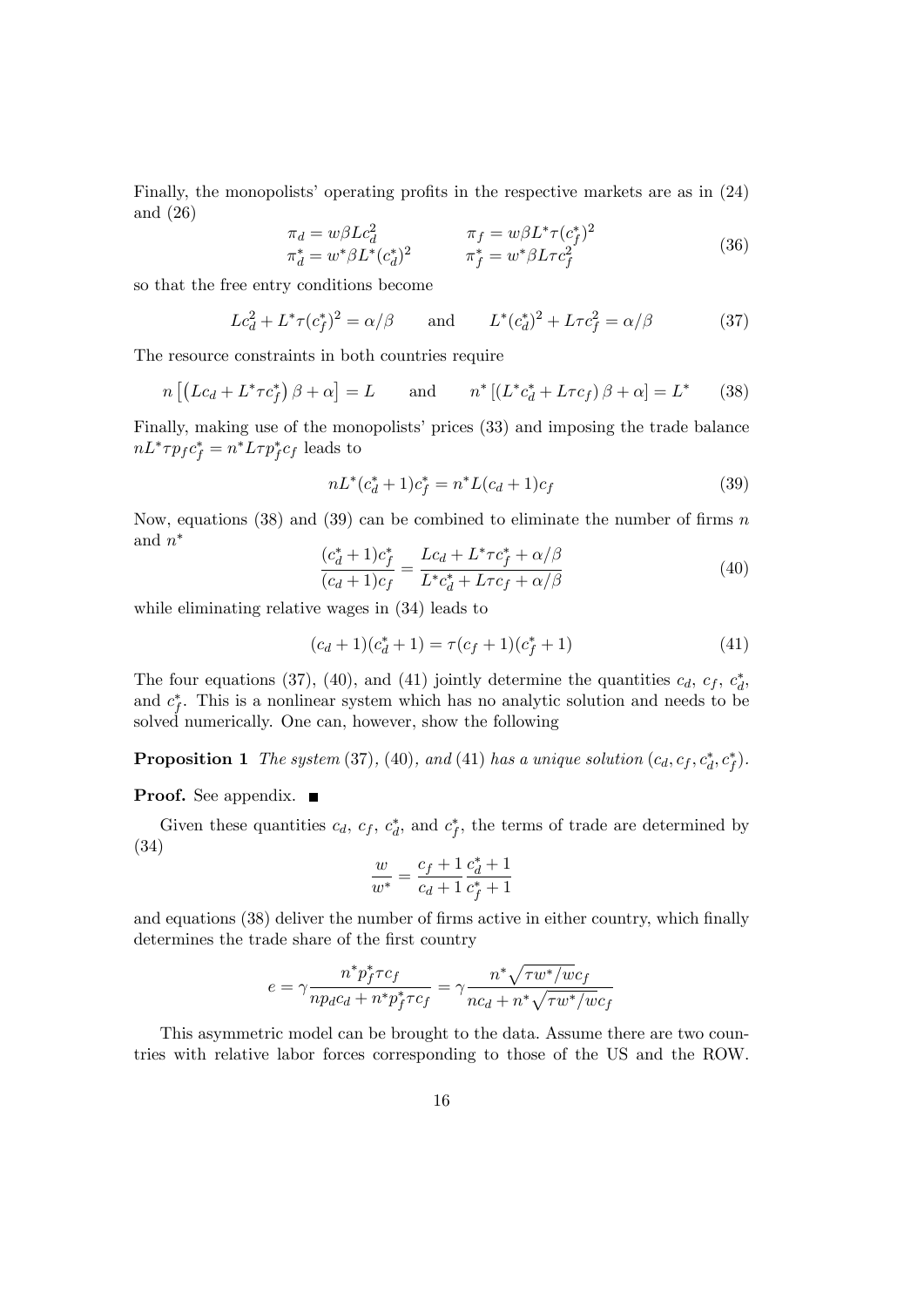Technology  $(1/\beta)$  is proxied by real US per capita income and trade cost is assumed to be the sum of US tariffs and the cif/fob values plus 40%. The initial value of  $\beta$ and the trade share  $\gamma$  are jointly used to calibrate the import shares to the data at the initial and of the period. The results, however, do not differ much from the calibration in the previous symmetric model. The mean of the implied elasticity is about the same as before (6.9) while its variance is higher with the maximum value of 24 and a minimum of 2.9. In sum, introducing asymmetry to the model does not contribute to a solution of the "elasticity puzzle".

#### 3.3 A Symmetric Multicountry World  $(I > 2)$

Take now an economy with I countries, which are all identical in terms of labor force. Pairs of countries differ regarding the respective transportation cost they face when engaging in bilateral trade, but to reap the virtues of symmetry assume finally that countries are symmetric in terms of potential trade partners. In particular, the vector of gross iceberg trade cost  $\tau_i = (\tau_{i1}, \tau_{i2}, \ldots, \tau_{iI})$  is, up to reordering, identical across countries i (i.e. for all  $i, k \in I$  there is a permutation  $\xi : I \to I$  so that  $\xi(\tau_i) = \tau_k$ ). As all parameters that govern demand and supply are identical across countries, producer prices and wages equalize throughout countries.

The bounded marginal utility from varieties implies, just like in the two-country model, that there is a threshold on the transportation cost  $\bar{\tau}$  above which there is no bilateral trade. The defining condition for this threshold is derived from demand  $(15)$  and satisfies

$$
c_{ii} = \sqrt{\bar{\tau}} - 1\tag{42}
$$

Obviously, the set of country 1ís trade partners consists of those countries with whom bilateral trade is least expensive.

Consider now, say, country 1 and denote by  $M$  the set of countries it engages in bilateral trade with  $(M)$  includes the country 1 itself). With monopolist prices parallel to (27), the optimal consumer choice requires

$$
c_{11} + 1 = \sqrt{\tau_{1k}} (c_{1k} + 1) \qquad k \in M \tag{43}
$$

The profit a firm j located in country 1 makes in the market  $k \in M$  is parallel to (30) and the free entry condition now becomes

$$
\pi_1 = \sum_{k \in M} \pi_{1k} = \sum_{k \in M} L w \beta (c_{11} - (\sqrt{\tau_{1k}} - 1))^2 = w \alpha
$$
 (44)

Writing the shorthand

$$
T_{M,1} = \sum_{k \in M} (\sqrt{\tau_{1k}} - 1)
$$
 and  $T_{M,2} = \sum_{k \in M} (\sqrt{\tau_{1k}} - 1)^2$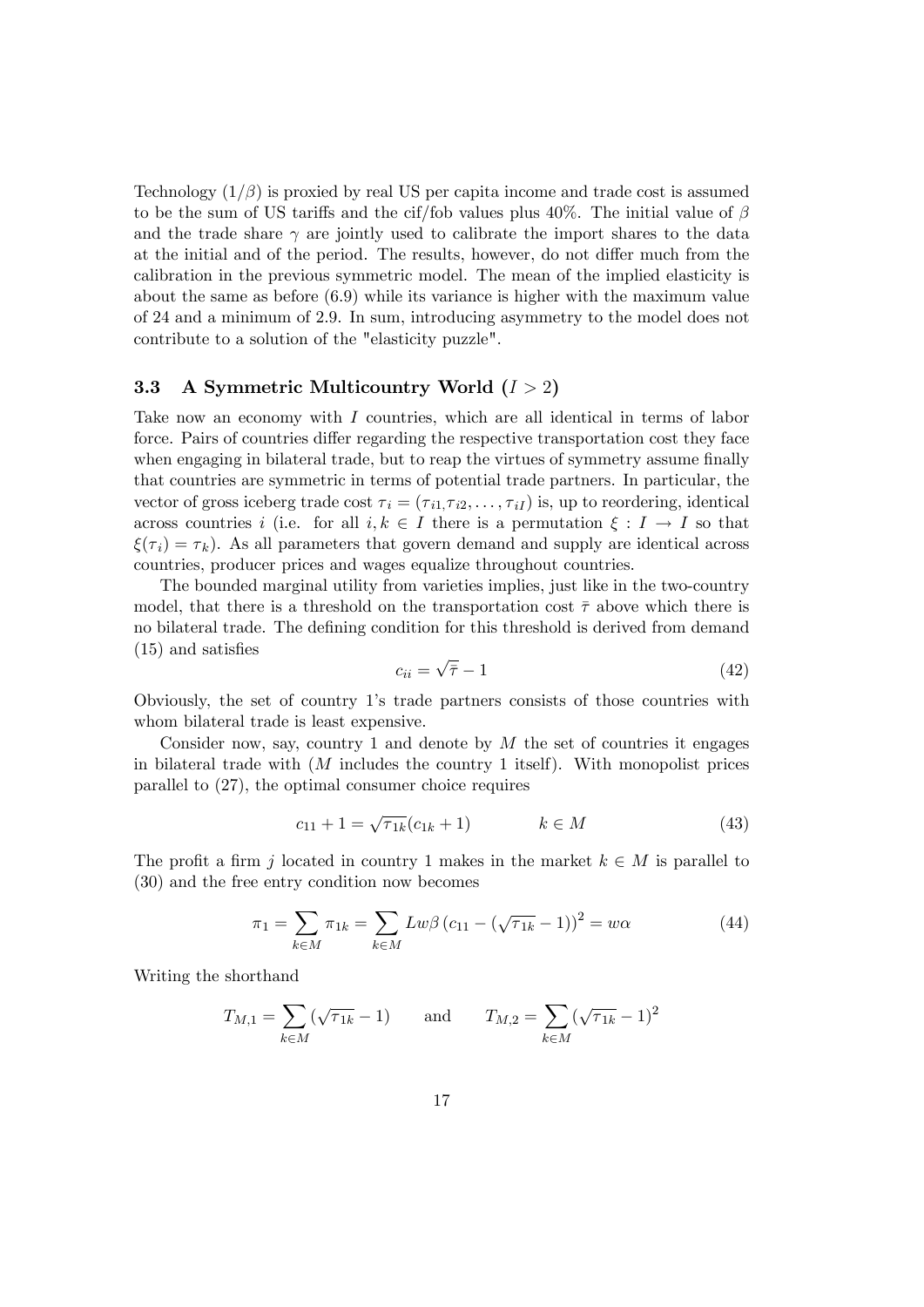condition (44) leads to an expression for per capita consumption of the domestic varieties:

$$
c_{11} = \frac{T_{M,1}}{M} + \sqrt{\frac{\alpha}{\beta LM} + \left(\frac{T_{M,1}}{M}\right)^2 - \frac{T_{M,2}}{M}}
$$
(45)

Here, in slight abuse of notation,  $M$  stands for the set of trade partners and for the number of trade partners at the same time. Note that  $M$  is an endogenous variable that eventually depends on the schedule of bilateral trade costs. Formally, one has a problem of circular definition, i.e.  $M$  is defined as

$$
M = \{ k \in I \mid \sqrt{\tau_{1k}} < c_{11} + 1 \} \tag{46}
$$

while  $c_{11}$  depends on M itself. One can show, however, the following

#### **Proposition 2** The set  $M$  is nonempty and uniquely defined by  $(46)$ .

**Proof.** Assume wlog that the elements of the vector  $\tau_1$  are ordered according to ascending size. Then note that  $\tau_{1l} \leq \tau_{1k}$  implies  $k \in M \Rightarrow l \in M$ . Consequently, any solution to (46) must be of the form  $\{1, 2, ..., n\}$  for one  $n \in I$ . Finally, define  $c_n$  by (44) under  $M = \{1, 2, ..., n\}$ . Observe that  $c_n$  is decreasing in n, so that the sequence defined by  $m_n = \max\left\{k \in I \mid \sqrt{\tau_{1k}} < c_n + 1\right\}$  is decreasing in n. By construction the set  $\{1, ..., n\}$  with n satisfying  $m_n \geq n$  and  $m_{n+1} \leq n+1$  solves (46)). As  $m_n$  is a monotonically falling sequence, there is maximal one such n and since  $\{1\} \in M$ , the set M is nonempty.

With the equilibrium per capita quantities of domestic varieties well defined, equations (43), (44), and the free entry condition  $(n [\alpha + \beta L (\sum_{k \in M} \tau_{1k} c_{1k})] = \gamma L)$ determine the number of active firms

$$
n = \frac{\gamma L}{\alpha + \beta L \left[ (T_{M,1} + M) \sqrt{\frac{\alpha}{\beta L M} + \left( \frac{T_{M,1}}{M} \right)^2 - \frac{T_{M,2}}{M} + \frac{(T_{M,1})^2}{M} - T_{M,2} \right]}}
$$
(47)

Finally, using again consumers' optimality condition  $(43)$  and  $(45)$ , the trade share of country 1 can be expressed as

$$
e = 1 - \frac{np_{11}c_{11}}{np_{11} \sum_{k \in M} \sqrt{\tau_{1k}}c_{1k}} = 1 - \frac{1}{M} \left( 1 + \frac{T_{M,1}}{\sqrt{\frac{\alpha M}{\beta L} + (T_{M,1})^2 - MT_{M,2}}} \right) \tag{48}
$$

Equations  $(46)$  and  $(48)$  determine the representative country's number of trade partners and its trade share, the two key trade parameters which the present model aims to explain.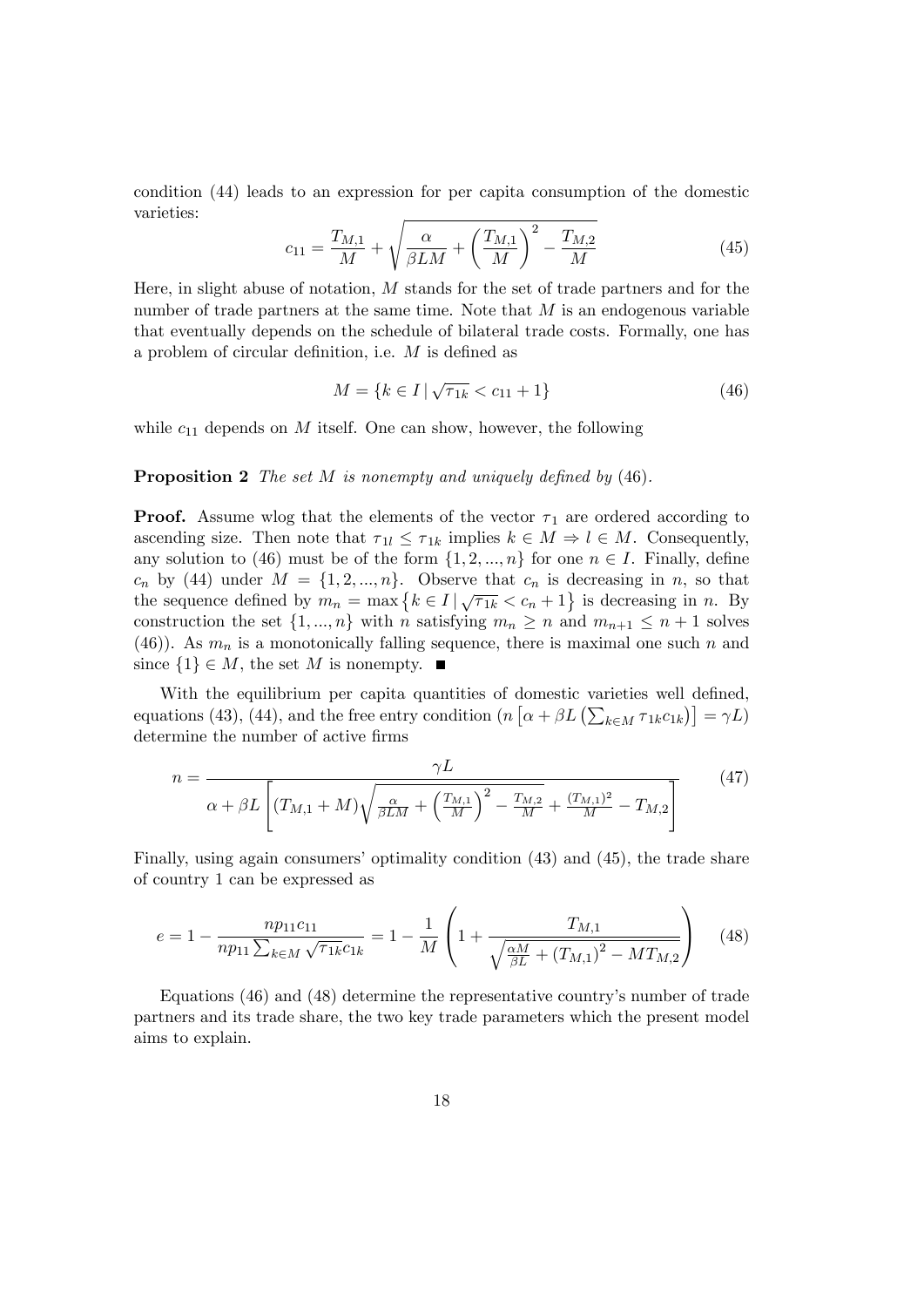The set of a country's trade partners  $M$  depends on the model's parameters and may be any subset of the full set of countries I satisfying  $\{1\} \subset M$ . Just as in the two-country world, trade costs can, if they are too high, impede bilateral trade. Intuition from the two-country model above suggests that the inclination to pay for foreign varieties increases with the per capita consumption of the domestic varieties, as decreasing marginal utility from domestic varieties raises consumer's willingness to pay for the more expensive foreign ones. As population size  $L$  decreases and the ratio  $\alpha/\beta$  increases per capita consumption of a domestic variety, one can conjecture that these parameters drive the contraction or expansion of the set of trade partners.

The main variable of interest, the trade share (48) is equally expected to rise in the ratio  $\alpha/(\beta L)$  not only since per capita consumption of foreign varieties increase relatively more than domestic varieties, but also because the set of trade partners expands. The dimension of trade partners - or source countries - constitutes an extra margin along which trade volumes expand and amplifies the first effect.

The above considerations regarding the number of trade partners and the trade share prove right and the impact of population size and technology on these variables is summarized in the following

Proposition 3 The trade share e and the number of trade partners M increases in  $\alpha/(\beta L)$ .

**Proof.** Note first that for any change in the set  $M$  condition (42) must be satisfied for the newcomer (dropout). Thus, the trade share as  $e = 1 - \frac{c_{11}}{Mc_{11} - c_{12}}$  $\frac{c_{11}}{Mc_{11}-T_{M,1}}$  is continuous at any change in the set  $M$ . By this observation and (45) it is sufficient to prove that the equilibrium  $c_{11}$  is increasing in  $\alpha/(\beta L)$ . By (45) this is trivially the case whenever  $M$  is constant.

For any change in the set  $M$  consider wlog an increase in  $M$ . Define  $m$  as the index of the lowest bilateral iceberg trade cost outside the set of trade partners, i.e.  $m = \operatorname{argmin}_{k \in I \setminus M} \{\tau_{1k}\}.$  Whenever M increases condition  $\sqrt{\tau_{1m}} = c_{11} + 1$  must hold and equation (44) is satisfied for both of the two sets M and  $M \cup \{m\}$ , implying that  $c_{11}$  is continuous. As the set of changes in M is countable, this proves that  $c_{11}$ is increasing in  $\alpha/(\beta L)$ .

Proposition 3 shows that the rise in trade share and the expansion of the set of trade partners are jointly driven by productivity growth at the margin. When the effect of this joint determinant is strong, it can induce a strong positive correlation between the rises in trade volumes and the number of source countries per good as exhibited by the data (see Figures 3 and 4). Moreover, it implies the common dynamics between per capita income and trade volumes that Ventura (2005) points to. Remember that the standard model of the New Trade Theory failed to address any of these patterns of the trade data, so that the results presented in Proposition 3 constitute a considerable advance towards reconciling the theory with the data.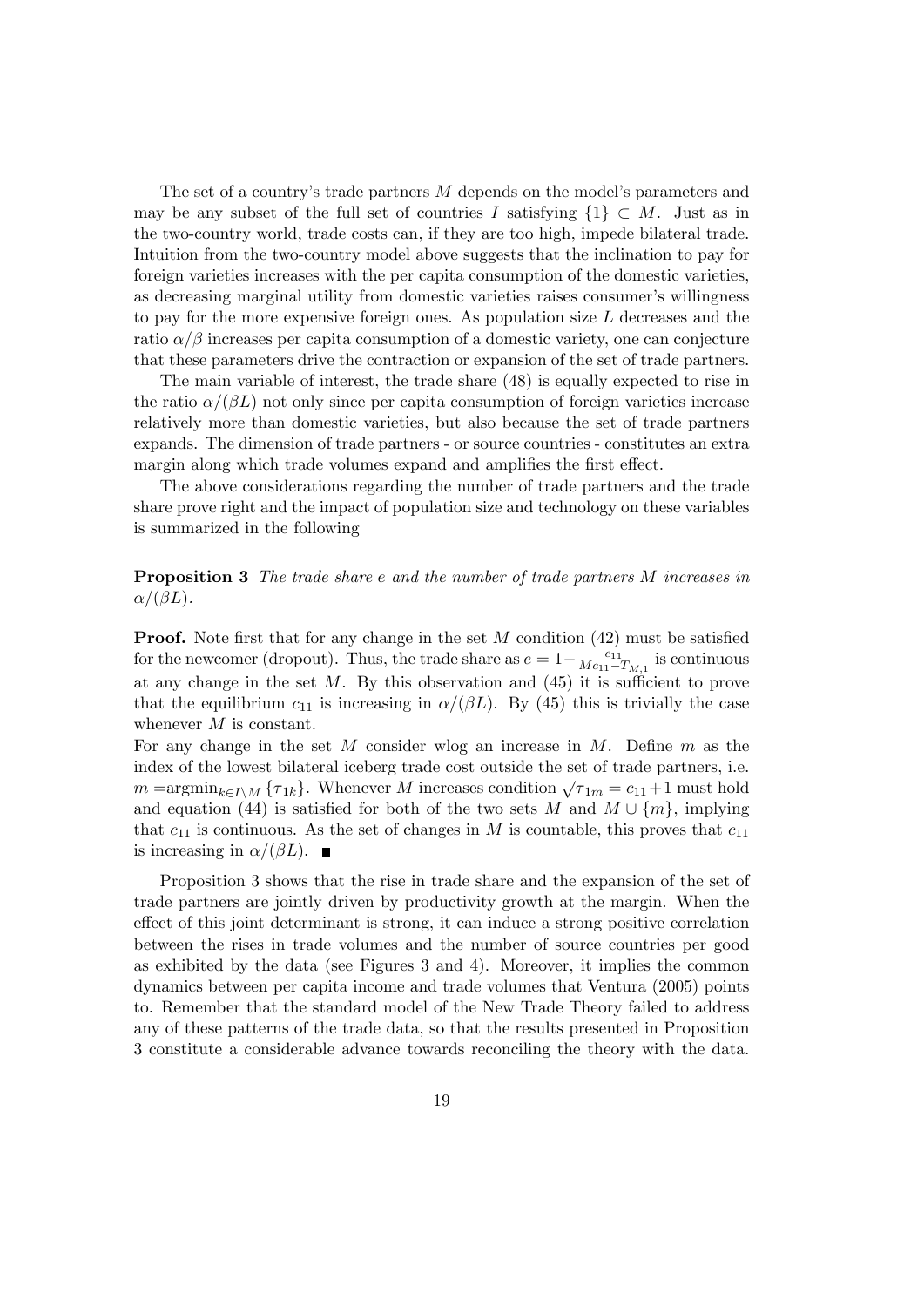The sole departure from the standard setup was to assume that consumers derive only bounded marginal utility from varieties at zero consumption levels. Up to this point, however, the results remain purely qualitative and to complete the picture it is necessary to know how the model performs quantitatively, i.e. to evaluate whether it can jointly address the level and the rise in trade shares, the number of source countries per good and per capita income at reasonable import elasticity.

To this end the model will be calibrated to the US trade shares. An important parameter in the calibration is the import elasticity to tariffs, which is defined as

$$
\mathcal{E} = -(1+t)\frac{d}{dt}\ln(Q)
$$

where  $\Omega$  stands for the total imported quantity. With the optimal consumer choice  $(43)$ , the monopolist prices  $(33)$ , and the number of firms  $(47)$  this is

$$
Q = n \sum_{M \setminus \{1\}} c_{1k} = \left( \frac{(c_{11} + 1) \sum_{M \setminus \{1\}} \frac{1}{\sqrt{\tau_{1k}} - (M - 1)} }{\alpha + \beta L \left[ c_{11} (T_{M,1} + M) - T_{M,2} - T_{M,1} \right]} \right)
$$

Now, how does this model square the data? To evaluate its performance a parallel exercise to that of the standard New Trade Model in section 2 is performed. The symmetric model of 20 identical economies is fed with population and trade cost data of the US between 1972 and 2000 (the US population equals about 1/20 of the world population in the time interval considered). Each country has a set of 19 potential trade partners and faces a vector of bilateral trade costs, which is assumed to be, up to reordering, identical across countries and is denoted by  $\tau = (\tau_1, \tau_2, \ldots, \tau_{M-1}).$ The  $\tau_m$  are ordered according to ascending values. Finally, the bilateral trade costs are a composite of tariffs t and transportation cost  $\delta$  and are assumed to take the linear form  $\tau_m = 1.4 + t + \delta (m/(M - 1))^{\sigma}$ . For each period, the value  $\delta$  is chosen so that the cif/fob measure implied by the model coincides with measure from the data. The parameter  $\gamma$  and the initial marginal productivity  $\beta_{1972}$  are chosen to calibrate the trade shares to the data at the initial and final period of the time interval considered. Figure 5b shows that with  $(\gamma, \beta_{1972}, \sigma) = (0.15, 14.39, 1.9)$  the multicountry model follows the time series satisfactorily with about the same success as the two-country model. A big improvement, however, concerns the implied import elasticity, which now assumes a time-average of 3.7 with a peak of 8.8 at the start of the period and a minimum of 1.75 at the end of it. While the variance is high, the average import elasticity is close to the interval [2,3], which Yi (2003) puts forward as a realistic range.

The reason for this substantial improvement is the extension of trade along the dimension of source countries. Driven by improvements of marginal productivity  $(1/\beta)$ , consumers purchase not only larger quantities form previous trade partners (as in the two-country model) but open new trade relations and extend the number of source countries. Figure 5b illustrates these dynamics and compares the predictions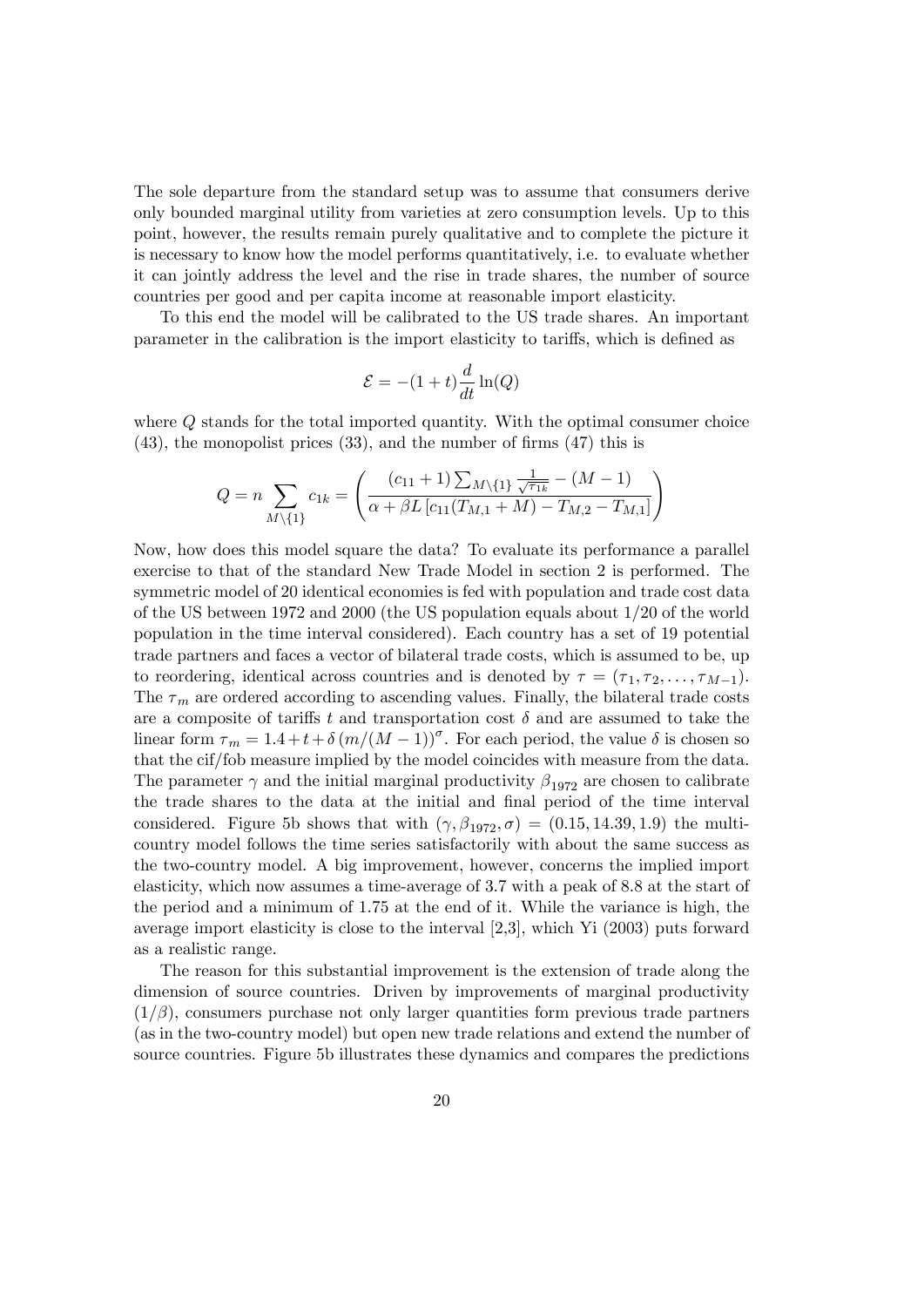of the model to that of the data (values in 1972 are normalized). This additional margin along which trade expands amplifies the impact of technological change. which therefore explains a larger part of the increase in trade shares. The remaining part to be accounted for by the reductions in trade cost therefore shrinks, and the implied import elasticity falls.

As in the standard New Trade Model with 20 countries, the measured cif/fob values and the implied "real" transport cost  $\delta$  differ considerably. The reason for this is now twofold. First, as in the standard model, an exogenous drop in  $\delta$  induces consumers to increase their purchases of foreign varieties relatively more. Second, and in addition, the model with bounded marginal utility predicts that increases in marginal productivity induce consumers to buy from more distant locations. Both of these effects tend to increase the expenditure on transportation, and induce an upward bias of the conventional  $\text{cif/fob}$  measure of trade cost from the 'real' values so that the implied latter ones fall by more that the data suggest.<sup>8</sup> Despite this second amplifying effect that stems from the technological change, the fraction of the rise in trade shares explained by the drop in transportation is now 44%, which is still larger than what the estimations of Baier and Bergstrand (2001) imply (around one fourth, about a third of the impact that tariffs have), yet much below the  $80\%$ the standard New Trade Model of the previous section implied.

In sum, the model can explain two strong and important trends of trade data at reasonable parameter values: first, the massive growth of trade shares at a modest fall of trade costs and second the small fraction of trade relations that the average country engages in. It suggests technological progress as the core determinant of both variables and thereby generates two additional patterns of international trade data: first, the correlation between trade shares and per capita income and second, the correlation between the increases of trade volumes and the number of source countries.

Two clarifying remarks are necessary. The first one concerns the nature of productivity growth, which was assumed to affect manufacturing efficiency only and leave entry cost unchanged. The model's direct implication that stronger increasing returns (i.e. a higher ratio of setup cost over marginal cost) imply larger trade volumes is confirmed empirically in a cross section analysis by Harrigan (1994). A time-series analysis, however, that justifies this central assumption and could lend support to the hypothesis of a strong causal effect of productivity growth on trade volumes is still to be performed. The second remark concerns previous attempts to evaluate the role of non-homothetic preferences on trade volumes. These effects are generally estimated to be small (see Bergstrand (1990) and Bergoeing and Kehoe

 ${}^{8}$ Given that these effects are strong, conventional measures tend to substantially understate the drop in trade costs. It may be worth analyzing these systematic measurement problems in detail in empirical paper. In particular, an evaluation of their role in estimates as in Baier and Bergstrand (1999) seems in order. However, such an analysis is outside the scope of the present paper.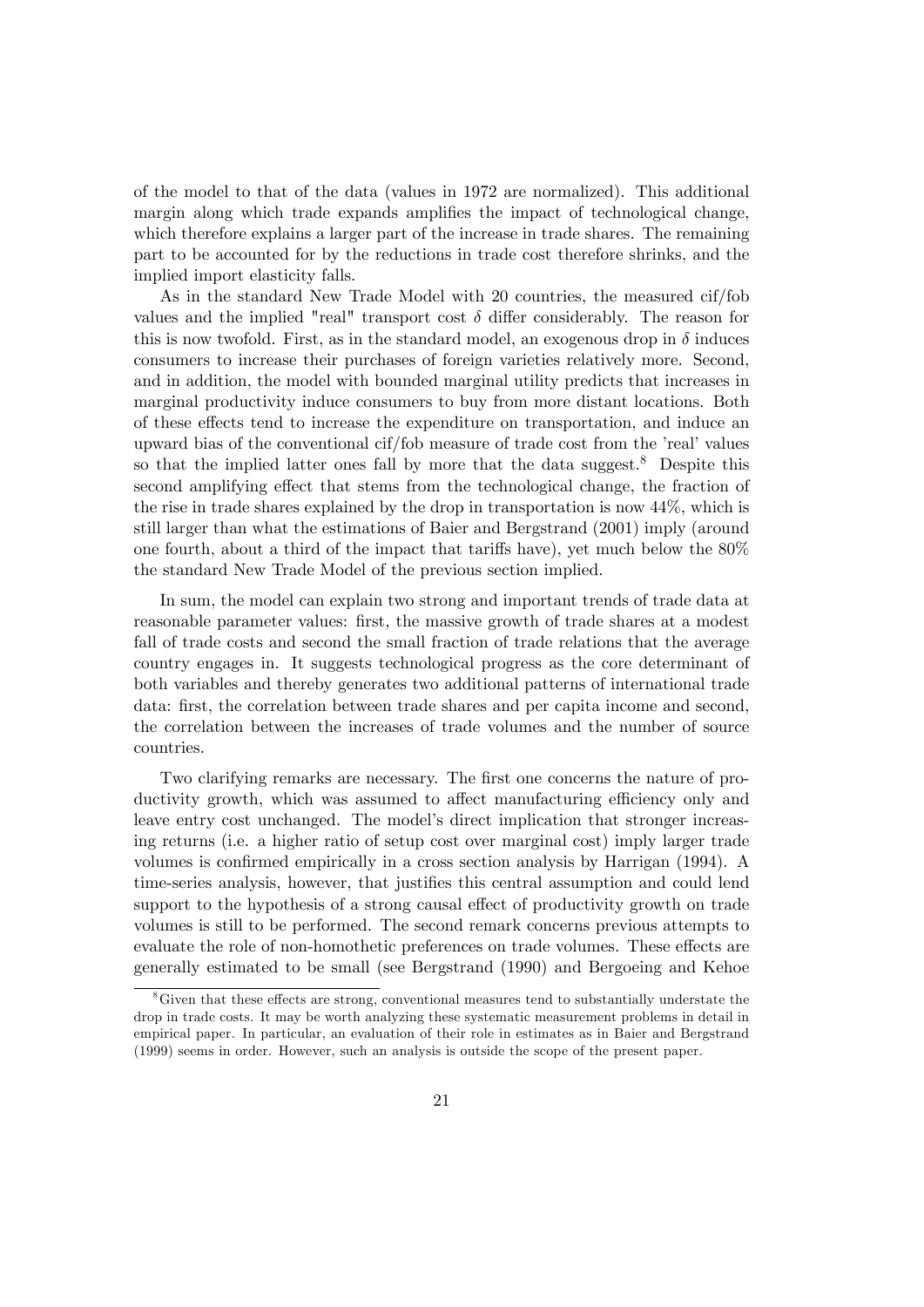(2003) among others). However, these quantitative studies are consistently based on Stone-Geary type preferences between a homogeneous good and a composite of varieties. Consequently, they suffer from the drawback of the Krugman (1980) model in a slightly modified version: any country with positive trade share imports all tradable varieties from all other trading countries. Thus, these models rule out the existence of a non-trivial fraction of imported varieties over world tradables and thereby cannot explain an endogenous expansion of the set of trade partners. The difference between the performance of the two-country and the multi-country model has made clear, however, that this expansion of the set of trade partners contributes significantly to the success of the calibration. This qualitative difference may explain the strong discrepancy between the Öndings of previous work and the present paper. It finally suggests that future empirical studies should include the effect that stems from an expansion of the set of trade partners.

#### 3.4 An Asymmetric Multicountry World

This final generalization of the model considers the multi-country model under asymmetric country size and trade costs. Denote country  $i$ 's vector of gross iceberg trade cost with  $\tau_i = (\tau_{i1}, \tau_{i2}, \dots, \tau_{iI})$ . For the sake of generality, assume that productivity may differ across countries, i.e.  $\alpha$  and  $\beta$  are indexed by i. Profit maximization then leads to the monopolist prices

$$
p_{ki} = (c_{ik} + 1)\beta_k w_k
$$

so that under individual optimization (16) implies

$$
\frac{c_{ij} + 1}{c_{ik} + 1} = \sqrt{\frac{\tau_{ji} w_j \beta_j}{\tau_{ki} w_k \beta_k}}
$$
(49)

whenever  $c_{ij}$  and  $c_{ik}$  are positive. Note that consumption of domestic varieties is not necessarily positive, as relative prices can vary dramatically with wage differentials, which, in turn, are determined by relative country sizes, trade costs and technology.

Further, the set of countries country i imports from  $(M_i)$  does not need to coincide with the set of countries it exports to  $(E_i)$ . To define both sets, write first

$$
i_o = \operatorname*{argmin}_{k \in I} \left\{ \tau_{ki} w_k \beta_k \right\}
$$

so that varieties from  $i<sub>o</sub>$  are the cheapest in country i. Then write

$$
M_i = \left\{ k \in I \, | \, c_{i_0 i} + 1 > \sqrt{\tau_{k i} w_k \beta_k / (\tau_{i_0 i} w_{i_0} \beta_{i_0})} \right\}
$$
(50)

and

$$
E_i = \left\{ k \in I \, | \, c_{k_o k} + 1 > \sqrt{\tau_{ik} w_i \beta_i / (\tau_{k_o k} w_{k_o} \beta_{k_o})} \right\}
$$
(51)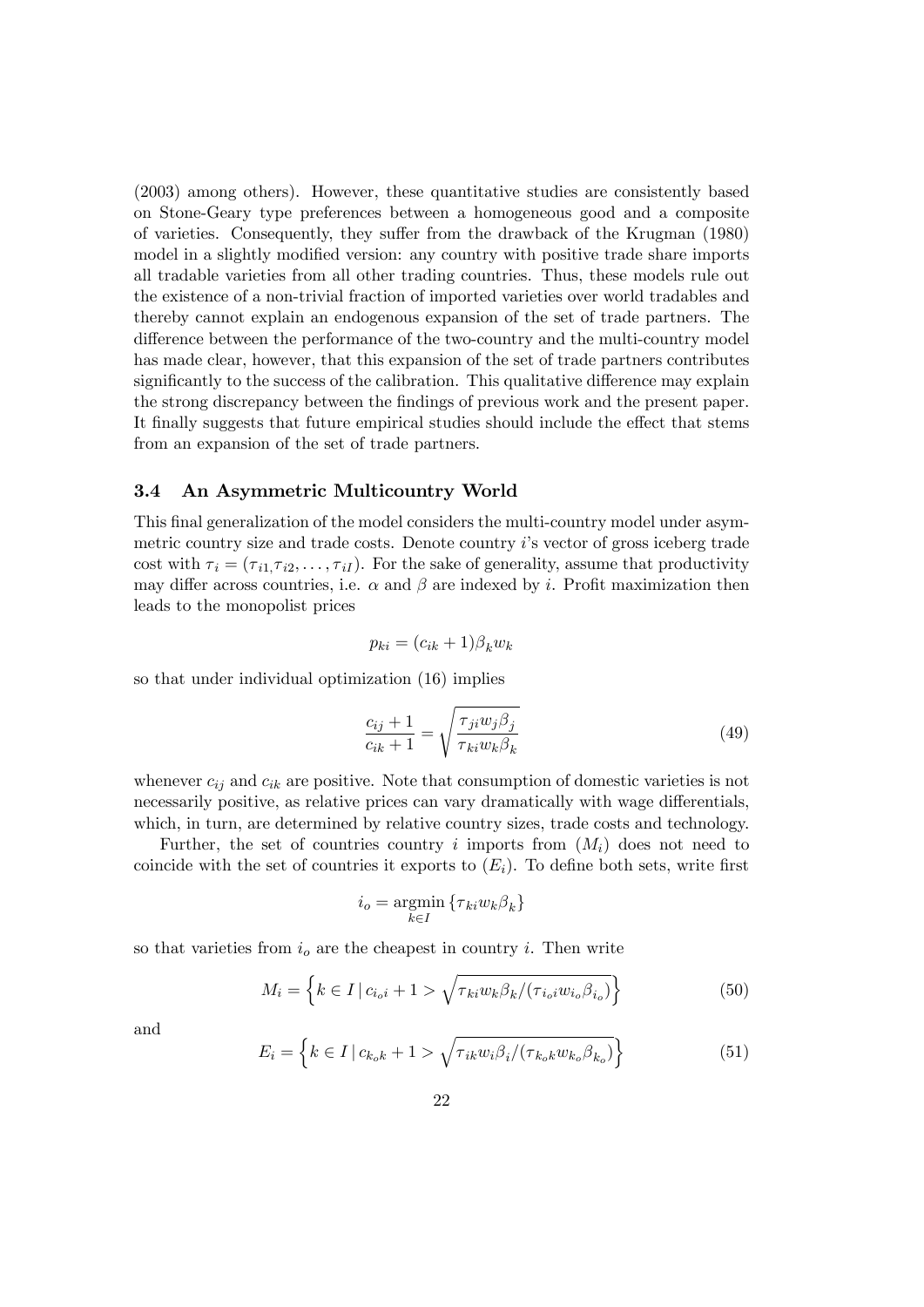With the monopolist prices  $p_{ik} = (c_{ki} + 1)\beta w_i$  of firms in country i selling in market  $k$ , generic profits from market  $k$  are still

$$
\pi_{ik} = L_k \tau_{ik} \beta_i w_i c_{ki}^2
$$

so that the free entry condition in country i remains

$$
\sum_{k \in E_i} L_k \tau_{ik} c_{ki}^2 = \alpha_i / \beta_i \tag{52}
$$

The resource constraint in country  $i$  requires

$$
n_i \left[ \alpha_i + \beta_i \sum_{k \in E_i} L_k \tau_{ik} c_{ki} \right] = L_i \tag{53}
$$

 $\overline{a}$ 

and finally the trade balance is  $n_i \sum_{k \in E_i} L_k \tau_{ik} p_{ik} c_{ki} = L_i \sum_{k \in M_i} n_k \tau_{ki} p_{ki} c_{ik}$  or

$$
\frac{\sum_{k \in E_i} L_k \tau_{ik}(c_{ki} + 1)c_{ki}}{\alpha_i/\beta_i + \sum_{k \in E_i} L_k \tau_{ik}c_{ki}} w_i = \sum_{k \in M_i} \frac{L_k \tau_{ki}(c_{ik} + 1)w_k c_{ik}}{\alpha_k/\beta_k + \sum_{m \in E_k} L_m \tau_{km}c_{mk}}
$$

With (52) this leads to

$$
w_i = \sum_{k \in M_i} w_k \frac{L_k \tau_{ki}(c_{ik} + 1)c_{ik}}{\sum_{m \in E_k} L_m \tau_{km}(c_{mk} + 1)c_{mk}}
$$
(54)

The system defined by (49) - (54) jointly determine the wages  $\{w_i\}_{i\in I}$ , the consumed quantities  ${c_{ik}}_{i,k\in I}$  the number of active firms in each country  ${n_i}_{i\in I}$  and the sets of supplied and supplying countries  $\{E_i\}_{i\in I}$  and  $\{M_i\}_{i\in I}$ .

A full characterization of this general case is beyond the scope of this paper and is left for future research.

#### 4 Conclusion

This paper has shown that a small and realistic twist in the demand structure goes a long way in explaining four strong and important empirical regularities that the workhorse model of the New Trade Theory fails to explain. These empirical patterns are the massive rise in trade shares, the small fraction of traded varieties countries import, the correlation between trade growth and per capita growth, and the parallel rise in the number of source countries per imported good and trade volumes, and finally the correlation between trade growth and per capita growth. By the paper's key assumption marginal utility derived from each variety is bounded. This implies that varieties whose transport is very costly drop out of the individual's consumption basket. Technological progress that induces a higher per capita consumption of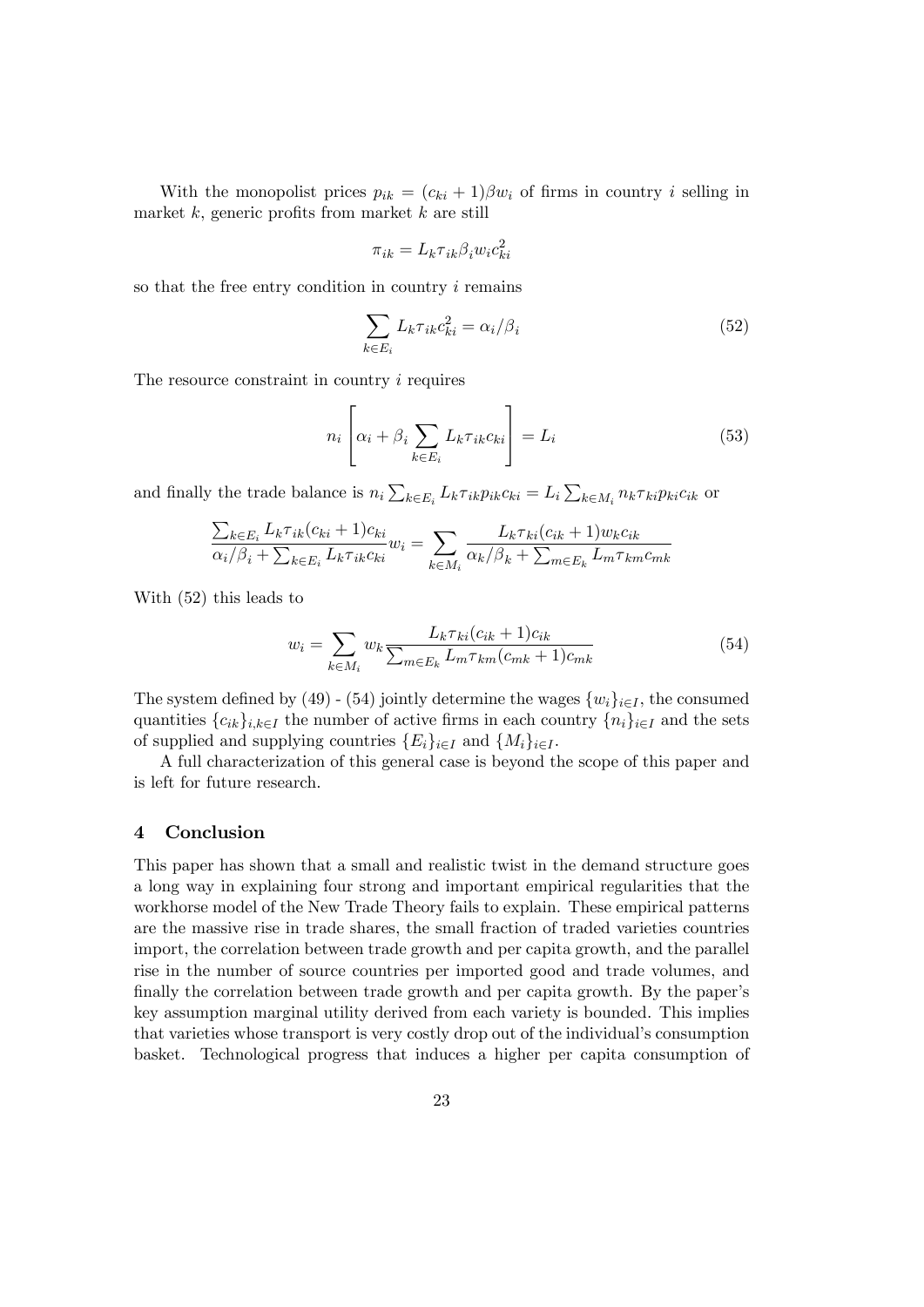those varieties already consumed decreases the marginal utility derived from them and makes consumers expand their consumption basket towards more expensive, foreign varieties. Therefore, such technological progress drives up the number of source countries per good, the trade share, and per capita income.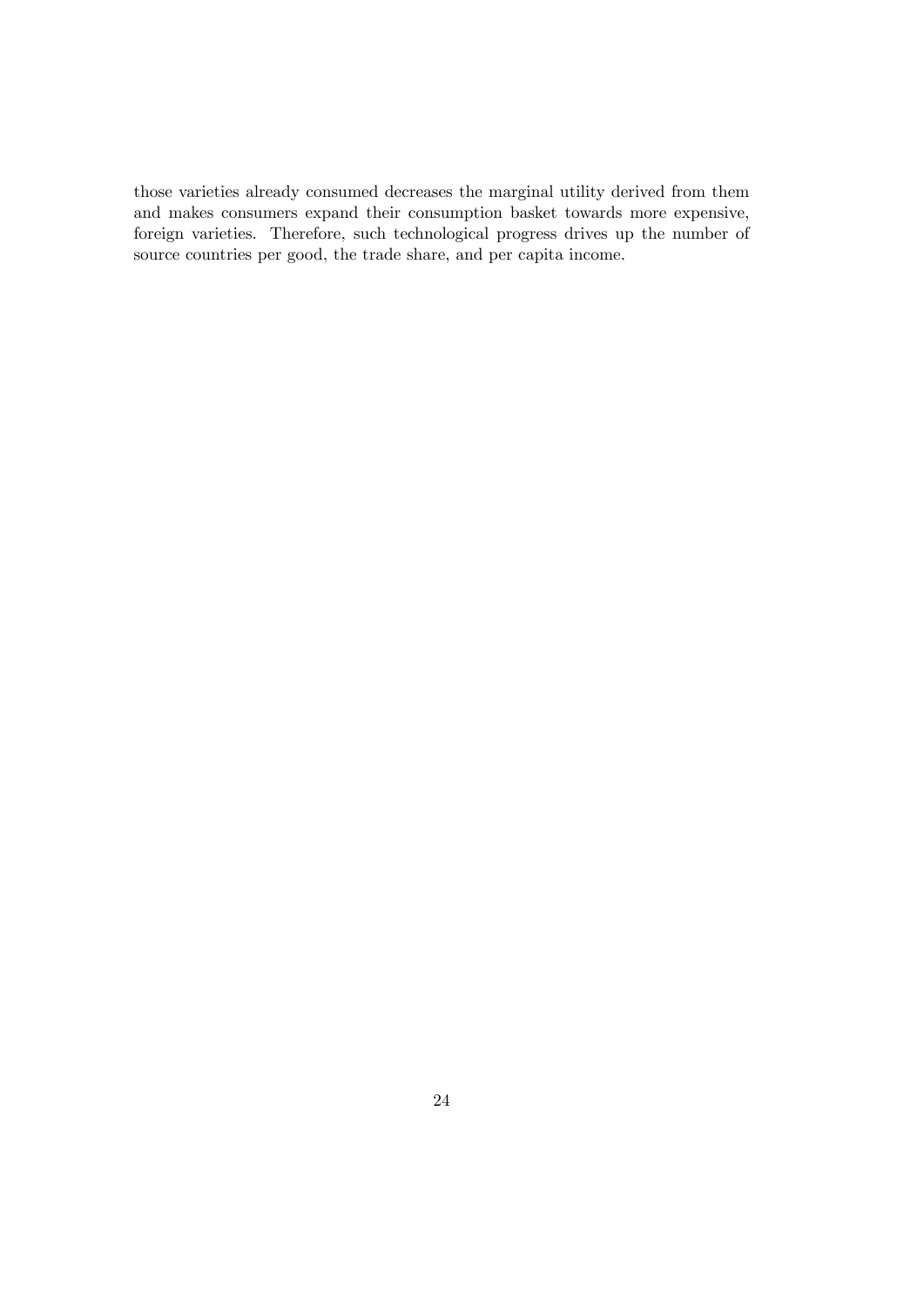#### A Appendix

Existence of a solution to system (13). Notice first that the system

$$
\sum_{k} \frac{L_k w_k \tau_{ik}^{1-\epsilon} w_i^{-\epsilon}}{\sum_{m} L_m \left(\tau_{mk} w_m\right)^{1-\epsilon}} = 1 \tag{A1}
$$

is homogeneous of degree zero in the wages and a potential solution can be normalized by setting  $w_1 = 1$ .

Now confirm that each term on the LHS of  $(A1)$  is decreasing in  $w_i$  and increasing in  $w_k$   $k \neq i$  and that LHS  $\rightarrow$  0  $(w_i \rightarrow \infty)$  and LHS  $\rightarrow \infty$   $(w_i \rightarrow 0)$  and hence for every vector  $(w_2, \ldots, w_{i-1}, w_{i+1}, \ldots, w_I) \in \mathbb{R}^{I-1}_+$  there is a unique solution

$$
w_i = \varphi_i(w_2, \ldots, w_{i-1}, w_{i+1}, \ldots, w_I)
$$

satisfying (A1). Moreover, the function  $\varphi_i : \mathbb{R}^{I-2}_+ \to \mathbb{R}_+$  is strictly increasing in all arguments.

Now write  $\bar{\tau} = \max_{ij} {\{\tau_{ij}\}}, \ \bar{w} = \max_{i} {w_i}, \ \hat{w} = \min_{i} {w_i} \}$  and  $\lambda_i = L_i / \sum_{k} L_k$ and check that

$$
w^{\varepsilon}_i \leq \bar \tau^{\varepsilon-1} \frac{\sum_k L_k w_k}{\sum_k L_k w_k^{1-\varepsilon}} \leq \bar \tau^{\varepsilon-1} \frac{\sum_k L_k w_k}{L_1} \leq \bar \tau^{\varepsilon-1} \frac{\bar w}{\lambda_1}
$$

and

$$
w^{\varepsilon}_{i}\geq\bar{\tau}^{1-\varepsilon}\frac{\sum_{k}\lambda_{k}w_{k}}{\sum_{k}\lambda_{k}w_{k}^{1-\varepsilon}}\geq\bar{\tau}^{1-\varepsilon}\lambda_{1}\hat{w}^{\varepsilon-1}
$$

or

$$
\varphi_i(w_2,\ldots,w_{i-1},w_{i+1},\ldots,w_I) \leq \overline{\tau}^{(\varepsilon-1)/\varepsilon}(\overline{w}/\lambda_1)^{1/\varepsilon}
$$

and

$$
\varphi_i(w_2,\ldots,w_{i-1},w_{i+1},\ldots,w_I) \geq \overline{\tau}^{(1-\varepsilon)/\varepsilon} (\lambda_1 \hat{w}^{\varepsilon-1})^{1/\varepsilon}
$$

This implies

$$
\varphi_i : \left[ \lambda_1 / \bar{\tau}^{\varepsilon - 1}, \bar{\tau} / \lambda_1^{1/(\varepsilon - 1)} \right]^{I - 2} \to \left[ \lambda_1 / \bar{\tau}^{\varepsilon - 1}, \bar{\tau} / \lambda_1^{1/(\varepsilon - 1)} \right]
$$

Therefore, when  $P_i$  is the projection on the *i*-th component, the function  $\phi$  defined as  $\mathbf{r}$ 

$$
\phi = \begin{bmatrix} P_2 \\ \vdots \\ P_{I-1} \\ \varphi_I \end{bmatrix} \circ \begin{bmatrix} P_2 \\ \vdots \\ \varphi_{I-1} \\ P_I \end{bmatrix} \circ \dots \circ \begin{bmatrix} \varphi_2 \\ P_3 \\ \vdots \\ P_I \end{bmatrix} \begin{pmatrix} w_2 \\ w_3 \\ \vdots \\ w_I \end{pmatrix}
$$

satisfies  $\phi : \left[ \lambda_1 / \bar{\tau}^{\varepsilon - 1}, \bar{\tau} / \lambda_1^{1/(\varepsilon - 1)} \right]$  $l^{-1}$  $\rightarrow$  $\Big[\lambda_1/\bar{\tau}^{\varepsilon - 1}, \bar{\tau}/\lambda_1^{1/(\varepsilon - 1)}$  $\int_0^{I-1}$  and is strictly increasing in all arguments, as the functions  $\varphi_i$  are so. Thus,

$$
\phi(\lambda_1/\bar{\tau}^{\varepsilon-1},\ldots,\lambda_1/\bar{\tau}^{\varepsilon-1}) \geq (\lambda_1/\bar{\tau}^{\varepsilon-1},\ldots,\lambda_1/\bar{\tau}^{\varepsilon-1})
$$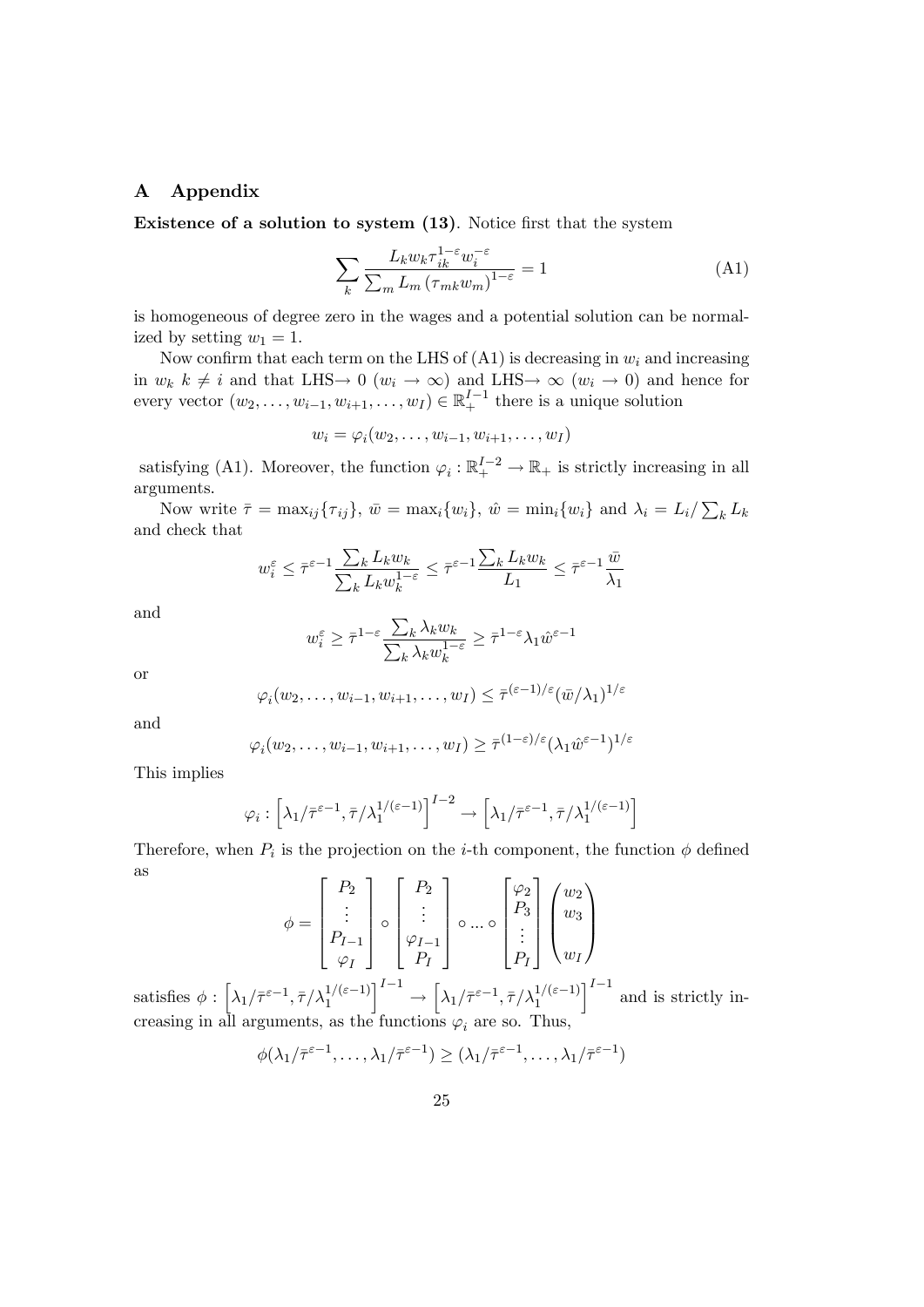holds component by component. Applying  $\phi$  to both sides leads to  $\phi^2(\lambda_1/\bar{\tau}^{\varepsilon-1},\ldots) \ge$  $\phi(\lambda_1/\bar{\tau}^{\varepsilon-1},\ldots)$  and by induction to

$$
\phi^{m+1}(\lambda_1/\bar{\tau}^{\varepsilon-1},\ldots,\lambda_1/\bar{\tau}^{\varepsilon-1}) \geq \phi^m(\lambda_1/\bar{\tau}^{\varepsilon-1},\ldots,\lambda_1/\bar{\tau}^{\varepsilon-1})
$$

so that, as each component of  $\phi^m$  is bounded above, the monotone components of  $\phi^{m+1}(\lambda_1/\bar{\tau}^{\varepsilon-1},\ldots,\lambda_1/\bar{\tau}^{\varepsilon-1})$  converge to  $(w_2^*,\ldots,w_I^*)$ . This proves the existence of a fixpoint of  $\phi$ , which by construction is a solution to (A1).

Existence and Uniqueness of a solution to system (37), (40), and (41). First notice that there is nothing to show when  $(35)$  is violated. Now use  $(37)$  to write

$$
c_f = \sqrt{\frac{\alpha}{\beta L \tau} - \frac{L^*}{L \tau} (c_d^*)^2} \quad \text{and} \quad c_f^* = \sqrt{\frac{\alpha}{\beta L^* \tau} - \frac{L}{L^* \tau} c_d^2}
$$

with the function  $c_f$   $(c_f^*)$  decreasing in  $c_d^*$  (in  $c_d$ ). Then rewrite (41) as

$$
\frac{c_d+1}{c_f^*+1} - \tau \frac{c_f+1}{c_d^*+1} = 0
$$

The LHS is increasing in  $c_d$  and in  $c_d^*$ , so that  $c_d = g(c_d^*)$  is a decreasing function. Use (35) to check that  $c_f > 0$  at  $c_d \rightarrow \alpha/(\beta L)$ . Finally, write (40) as

$$
(c_d+1)\left(L\frac{c_d}{c_f^*}+L^*\tau\right)+\frac{\alpha}{\beta c_f^*}-\left\{(c_d^*+1)\left(L^*\frac{c_d^*}{c_f}+L\tau\right)+\frac{\alpha}{\beta c_f}\right\}=0
$$

By the above observations the LHS is decreasing in  $c_d$  with LHS $\rightarrow \infty$  as  $c_d \rightarrow \alpha/(\beta L)$ and LHS $\rightarrow -\infty$  as  $c_d^* \rightarrow \alpha/(\beta L^*)$ . Thus, there is a unique solution for  $c_d$  and, solving backward, for  $c_d^*$  and finally for  $c_f$  and  $c_f^*$ .

#### B References

Anderson J. 1979: "A Theoretical Foundation of the Gravity Equation" American Economic Review, Vol. 69, 1, pp. 106-116

Anderson J. and van Wincoop E. 2003: "Gravity with Gravitas: A Solution to the Border Puzzle" American Economic Review, Vol. 93, 1, pp. 170-192

Anderson J. and van Wincoop E. 2004: "Trade Costs" Journal of Economic Literature, Volume 42, No. 3, pp. 691-751

Baier, S. and Bergstrand, J. 2001: "The Growth of World Trade: Tariffs, Transport Costs, and Income Similarity" Journal of International Economics, Vol. 53, pp. 1-27

Backus, D., Kehoe, P., and Kydland, F. 1994: "Dynamics of the Trade Balance and the Terms of Trade: The J-Curve?" American Economic Review, Vol. 84, 1, pp. 84-103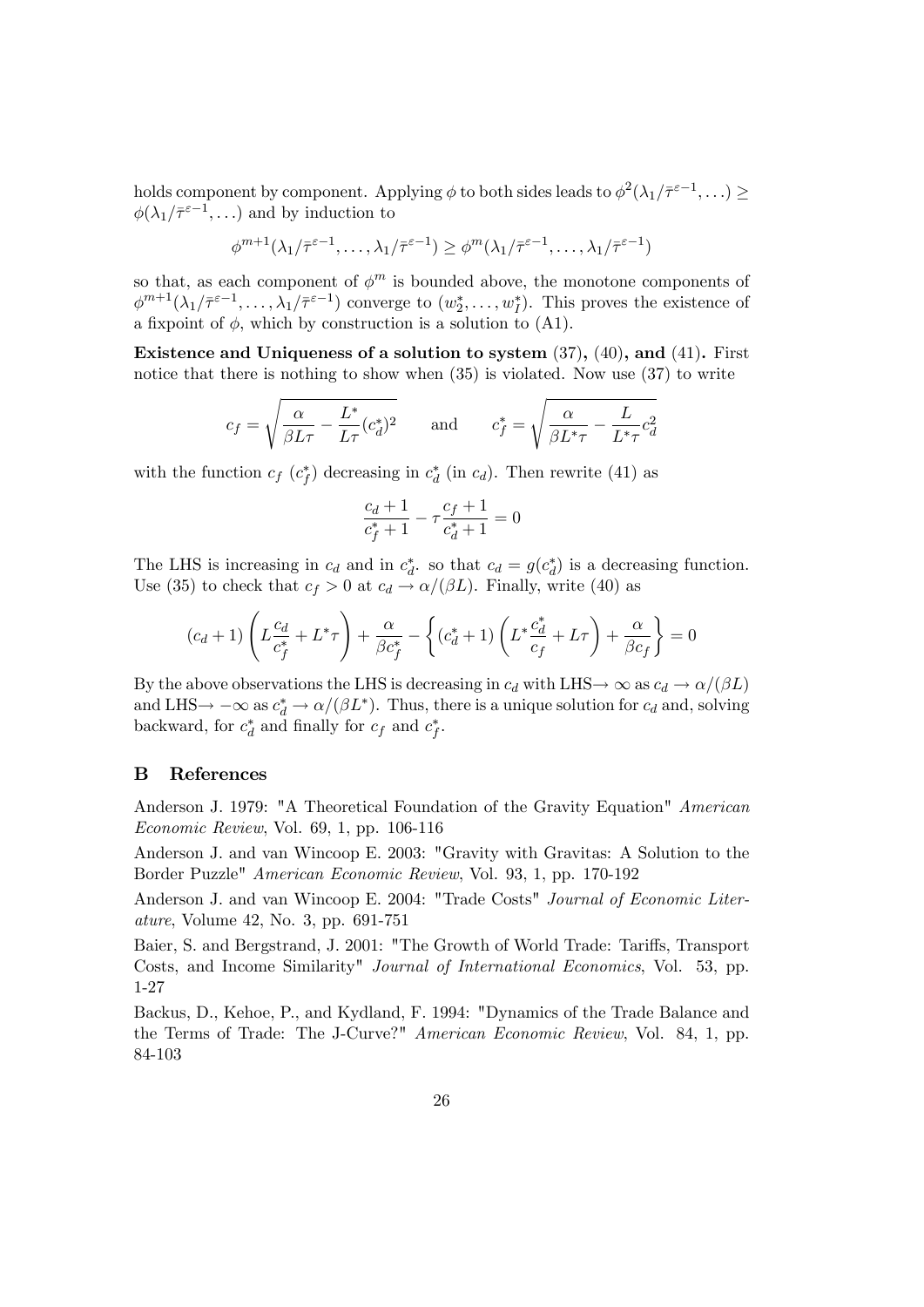Baumol, W. J. 1973: "Income and Substitution Effects in the Linder Theorem" Quarterly Journal of Economics, Vol. 87, No. 4, pp. 629-633

Bergoeing R., Kehoe T. J., Strauss-Kahn V., and Yi K-M 2004: "Why Is Manufacturing Trade Rising Even as Manufacturing Output is Falling?" American Economic Review, 94, pp. 134-138

Bergoeing R. and Kehoe T. J. 2003: "Trade Theory and Trade Facts" Federal Reserve Bank of Minneapolis, Research Department Staff Report 284

Bergstrand, J. 1990: "The Heckscher-Ohlin-Samuelson Model, the Linder Hypothesis, and the Determinants of Bilateral Intra-Industry Trade" Economic Journal, Vol. 100, pp. 1216-1229

Broda, Christian and Weinstein, David E. 2004: "Globalization and the Gains From Variety" NBER WP10314

Broda, Christian and Weinstein, David E. 2004: "Variety Growth and World Welfare" American Economic Review, Vol. 94, 2, pp. 139-144

Corsetti, G., Martin, P. and Pesenti, P. 2005: "Productivity Spillovers, Terms of Trade and the 'Home Market Effect'" NBER WP 11165

Chaney, T., 2006: "Distorted Gravity: Heterogeneous Firms, Market Structure and the Geography of International Trade" mimeo.

Cuñat, A., and Maffezzoli, M. 2003: "Can Comparative Advantage Explain the Growth of US Trade?" IGIER WP 241

Dornbusch, R., Fischer, S., and Samuelson P. A. 1980: "Heckscher-Ohlin Trade Theory with a Continuum of Goods" Quarterly Journal of Economics, Vol. 95, No. 2, pp. 203-224

Dornbusch, R., Fischer, S., and Samuelson P. A. 1977: "Comparative Advantage, Trade, and Payments in a Ricardian Model with a Continuum of Goods" American Economic Review, Vol. 67, No. 5, pp. 823-839

Eaton, J. and Kortum, S. 2002: "Technology, Geography, and Trade" Econometrica Vol. 70, No. 5, pp. 1741-1779

Evenett, S. J., and A. J. Venables, 2002: "Export Growth in Developing Countries: Market Entry and Bilateral Trade Flows" mimeo

Feenstra, R., Romalis, J., and Schott, P. 2002. "U.S. Imports, Exports and Tariff Data 1989-2001" NBER WP 9387.

Feenstra, R., Lipsey, R., Deng, H., Ma, A., and Mo, H. 2005: "World Trade Flows 1962-2000" NBER WP 11040.

Harrigan, J. 1994: "Scale Economies and the Volume of Trade" Review of Economics and Statistics, vol. 76, pp. 321-328

Helpman, E. and Krugman, P. 1985: Trade Policy and Market Structure, MIT press, Massachusetts